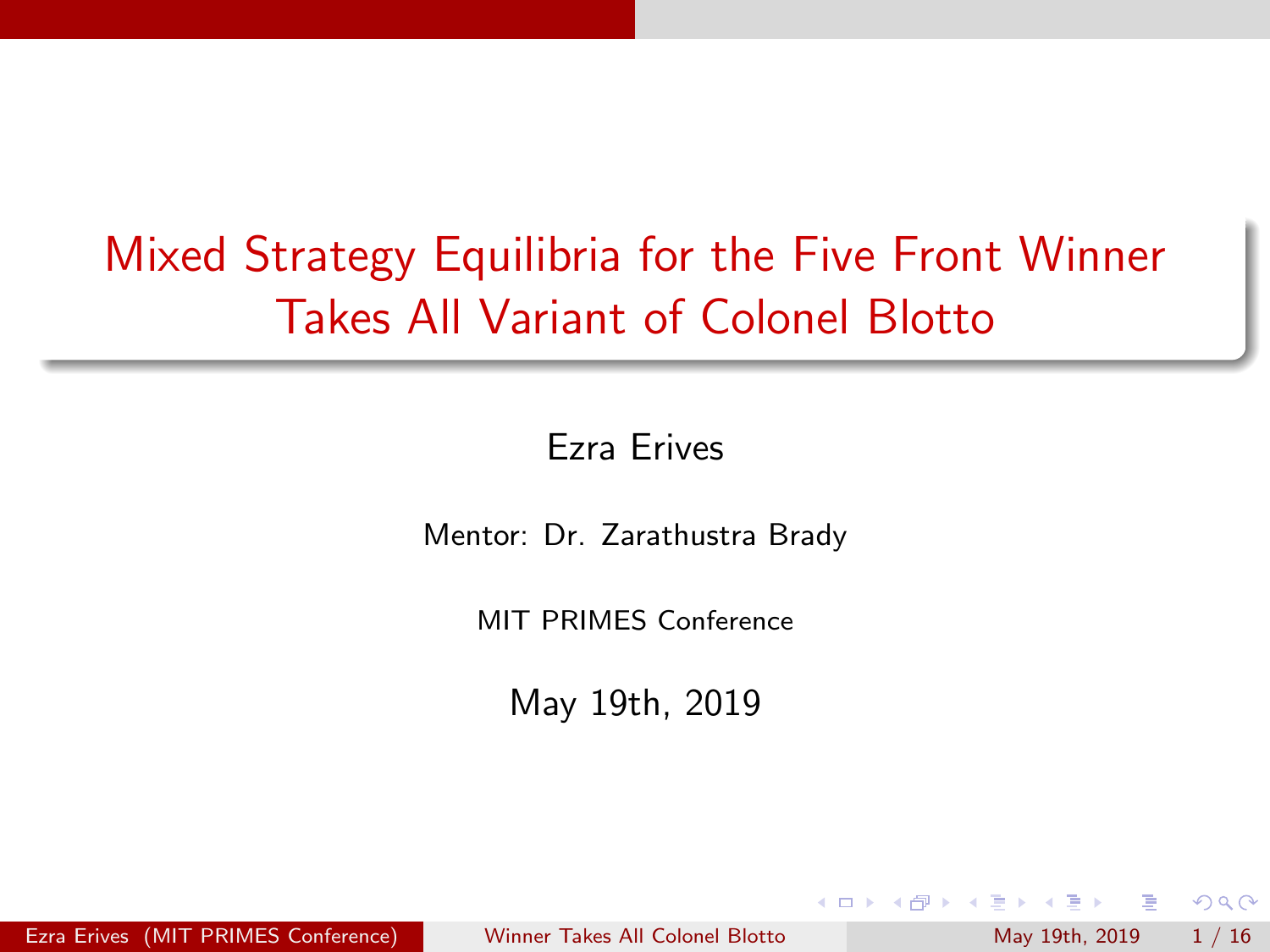**1** There are three fronts.

 $\equiv$ 

メロト メ押 トメミト メミ

 $OQ$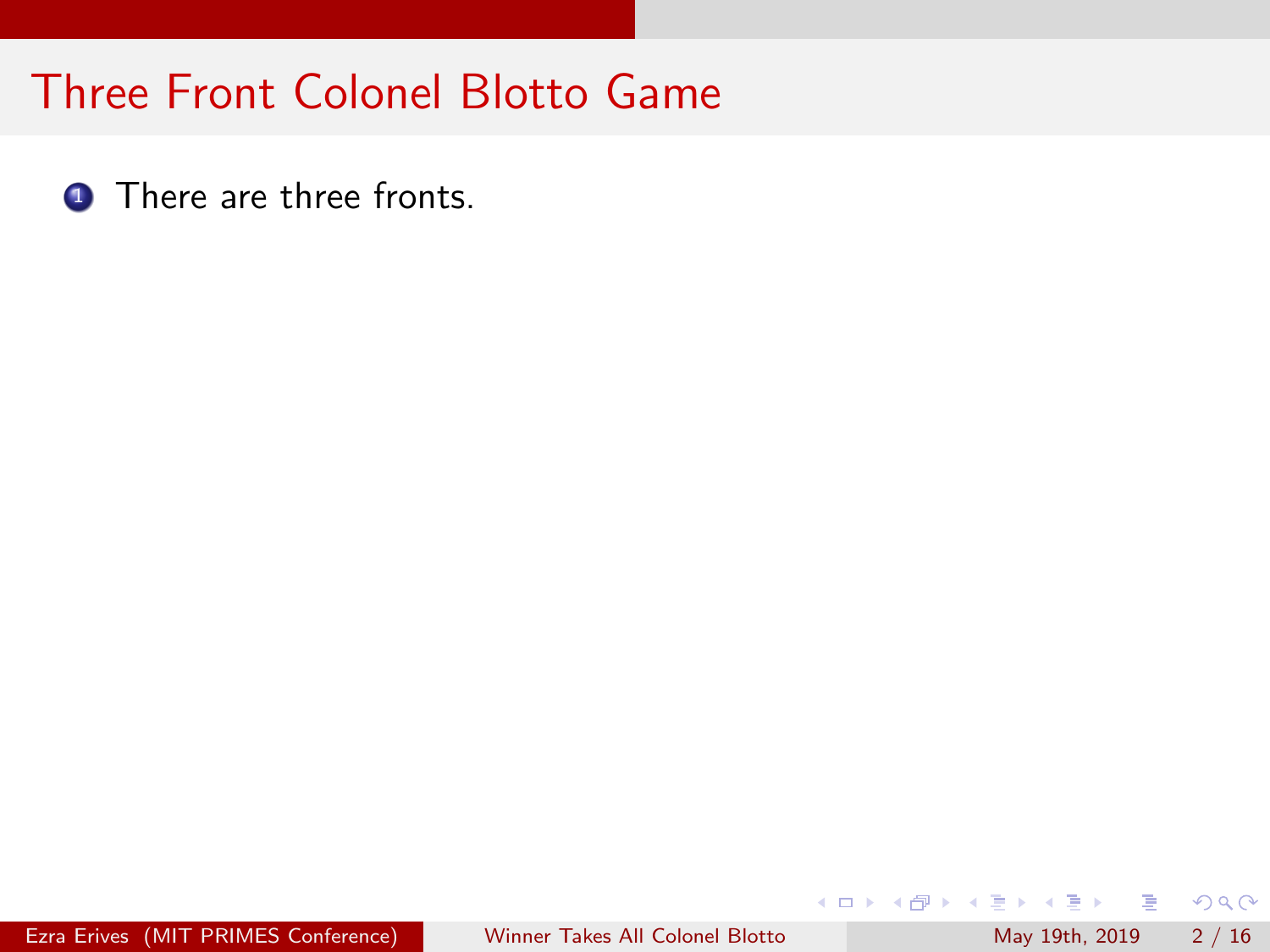- **1** There are three fronts.
- <sup>2</sup> Two generals each with one infinitely divisible unit of army.

目

 $\Omega$ 

医氯化医

 $\leftarrow$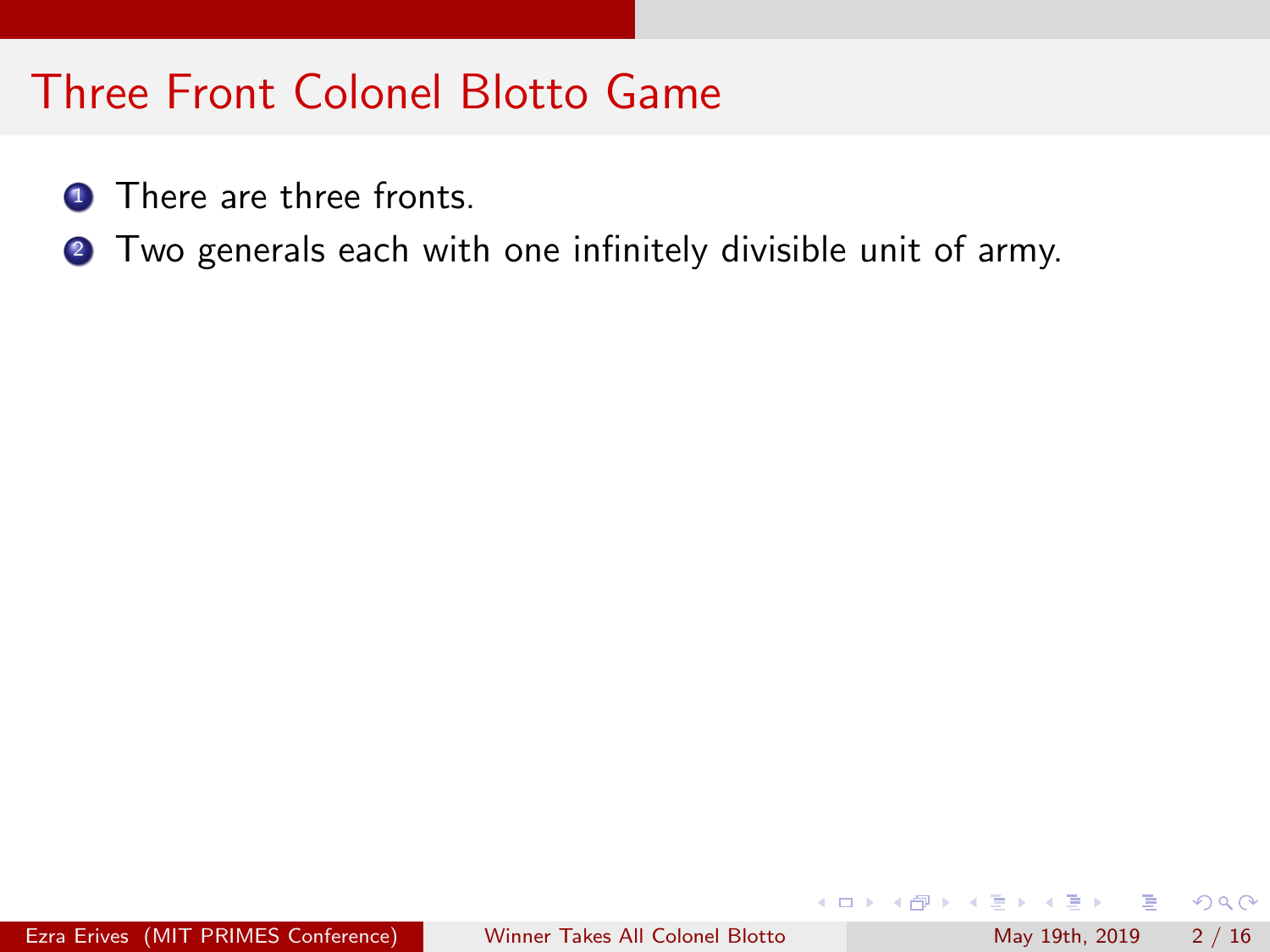- **1** There are three fronts.
- **2** Two generals each with one infinitely divisible unit of army.
- **3** At each front, the general with more units of army wins.

÷

 $QQ$ 

na m≊

Ŧь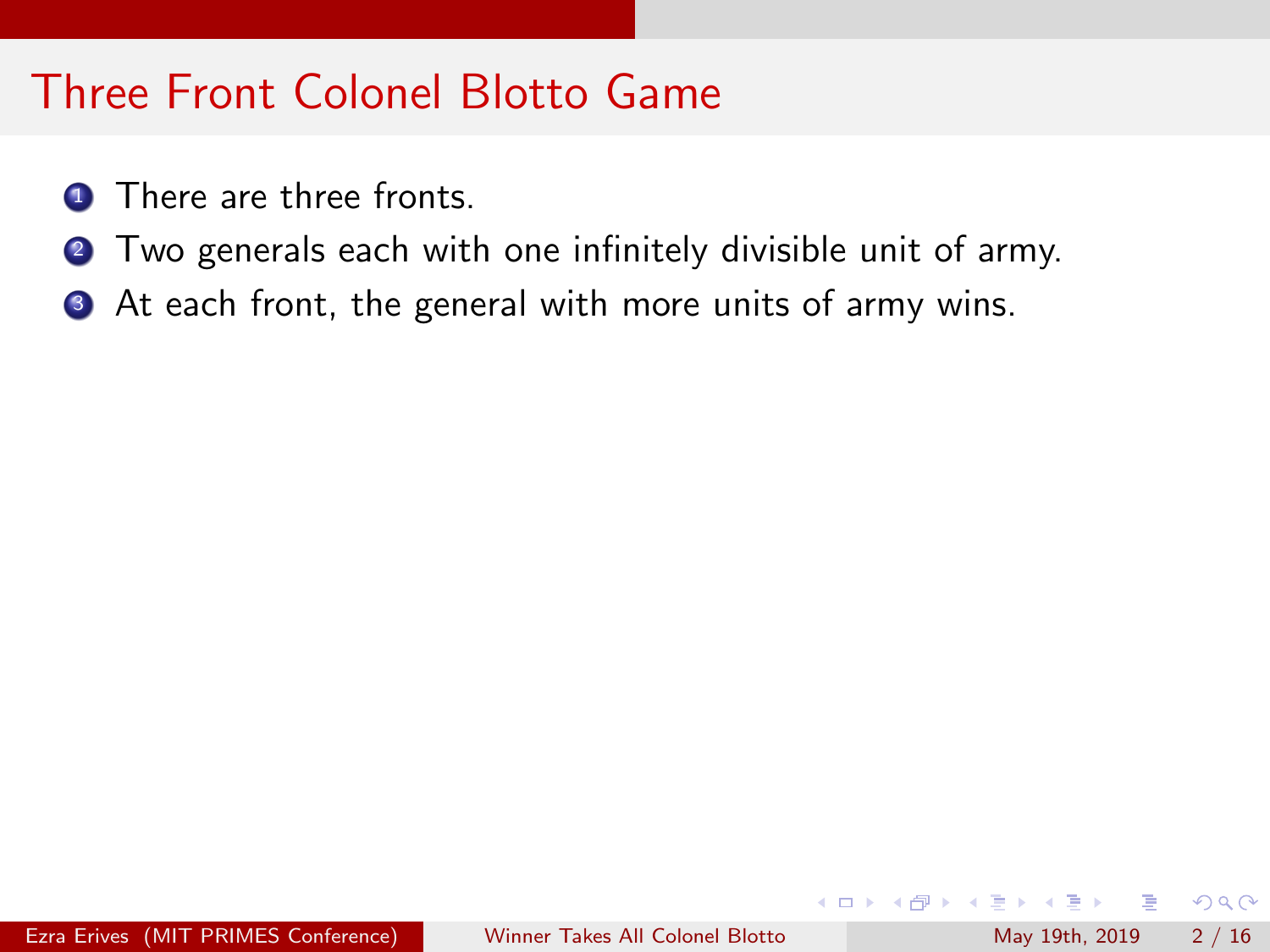- There are three fronts.
- **2** Two generals each with one infinitely divisible unit of army.
- **3** At each front, the general with more units of army wins.
- **4** The general that wins the majority of the fronts wins.

 $QQ$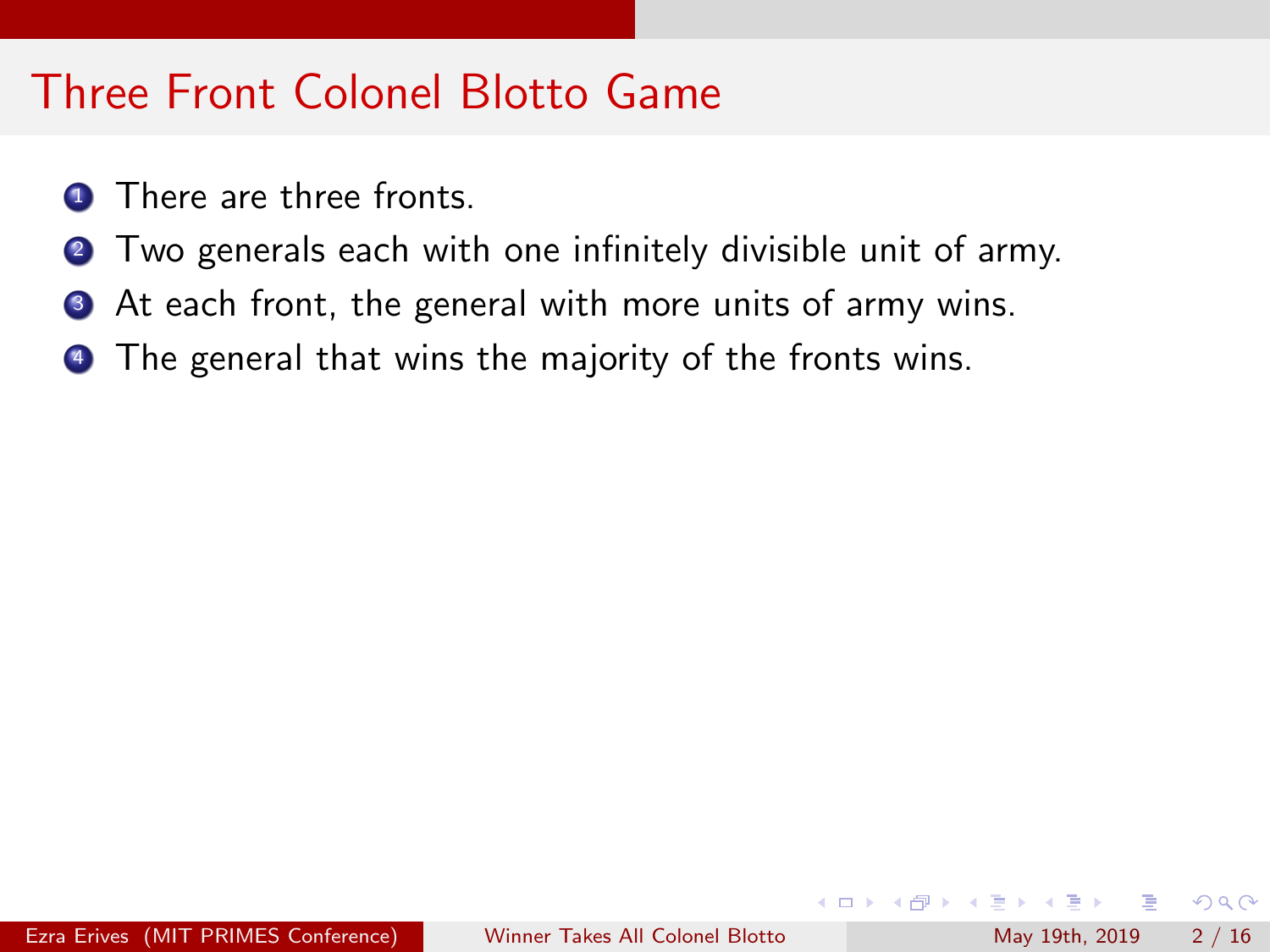- There are three fronts.
- **2** Two generals each with one infinitely divisible unit of army.
- **3** At each front, the general with more units of army wins.
- **4** The general that wins the majority of the fronts wins.

Example

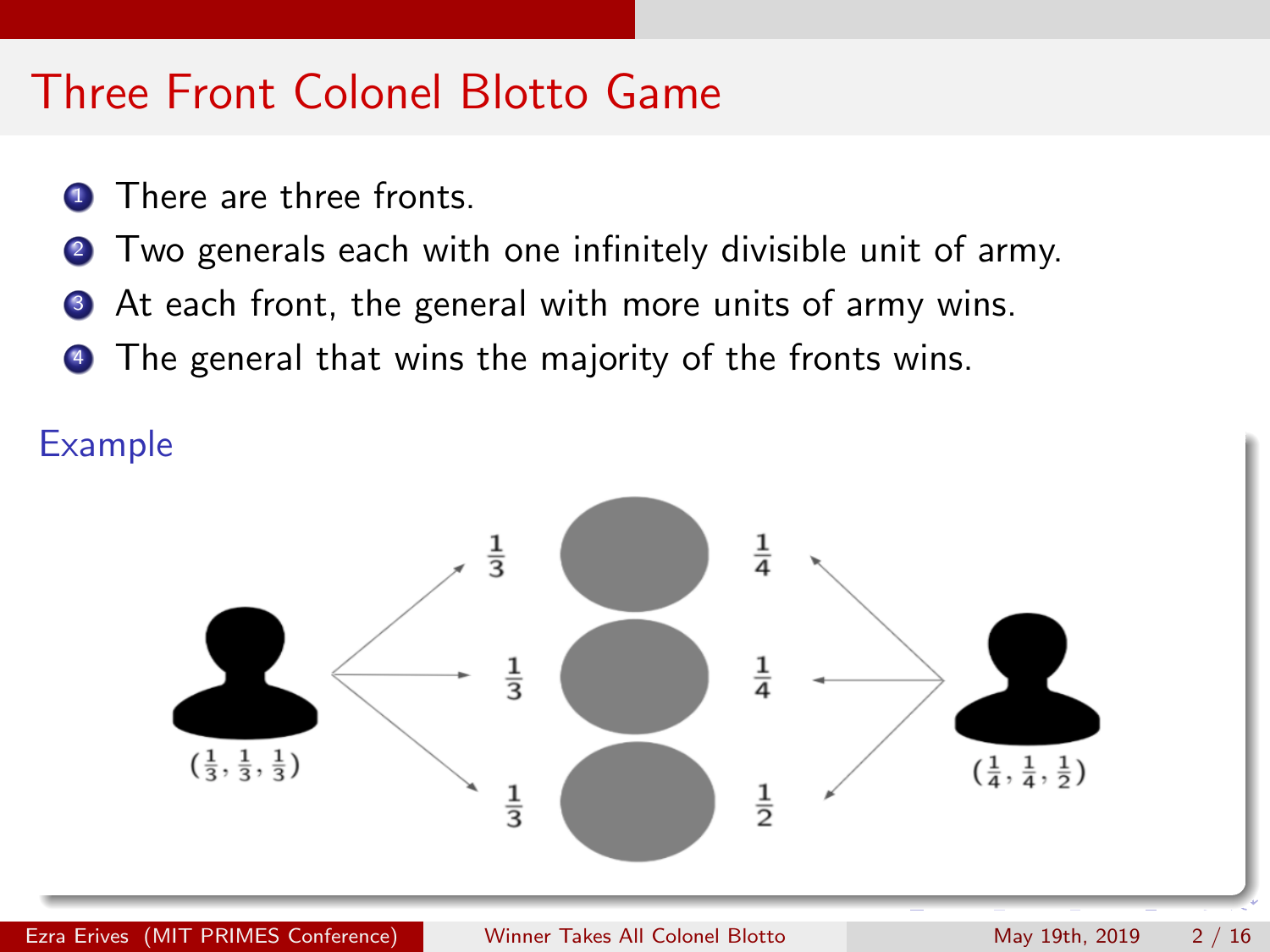

Pure Strategy

A pure strategy is a fully described partitioning of a general's army.

Ezra Erives (MIT PRIMES Conference) [Winner Takes All Colonel Blotto](#page-0-0) May 19th, 2019 3 / 16

4.0.3

目

 $QQ$ 

B.X **A** To

 $\blacktriangleright$   $\blacktriangleleft$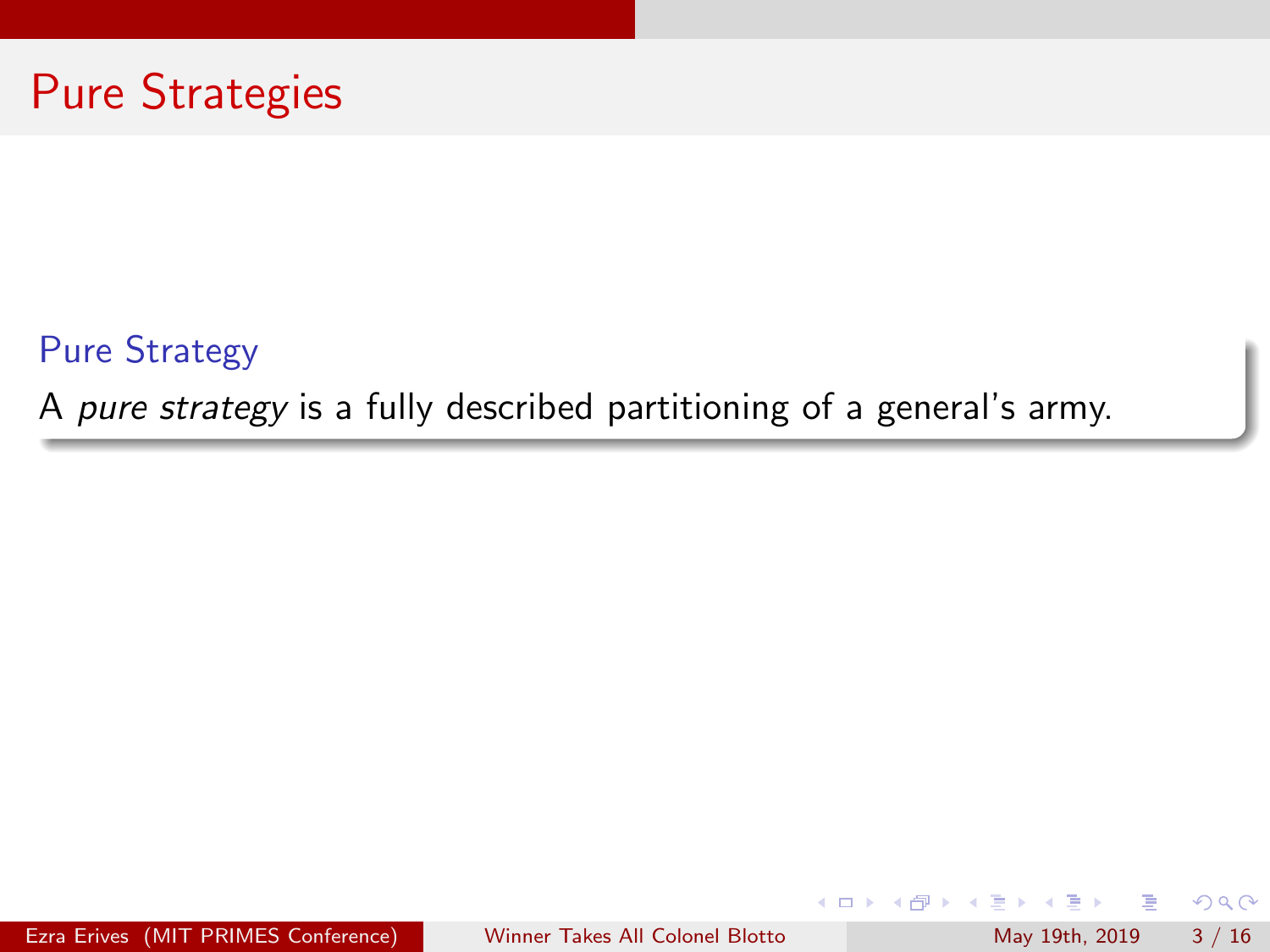#### Pure Strategy

A pure strategy is a fully described partitioning of a general's army.

#### **Examples**

• The strategy 
$$
(\frac{1}{4}, \frac{1}{4}, \frac{1}{2})
$$
 is a pure strategy.

Ezra Erives (MIT PRIMES Conference) [Winner Takes All Colonel Blotto](#page-0-0) May 19th, 2019 3 / 16

 $\leftarrow$ 

目

 $QQ$ 

B.X  $\equiv$ 

 $-4$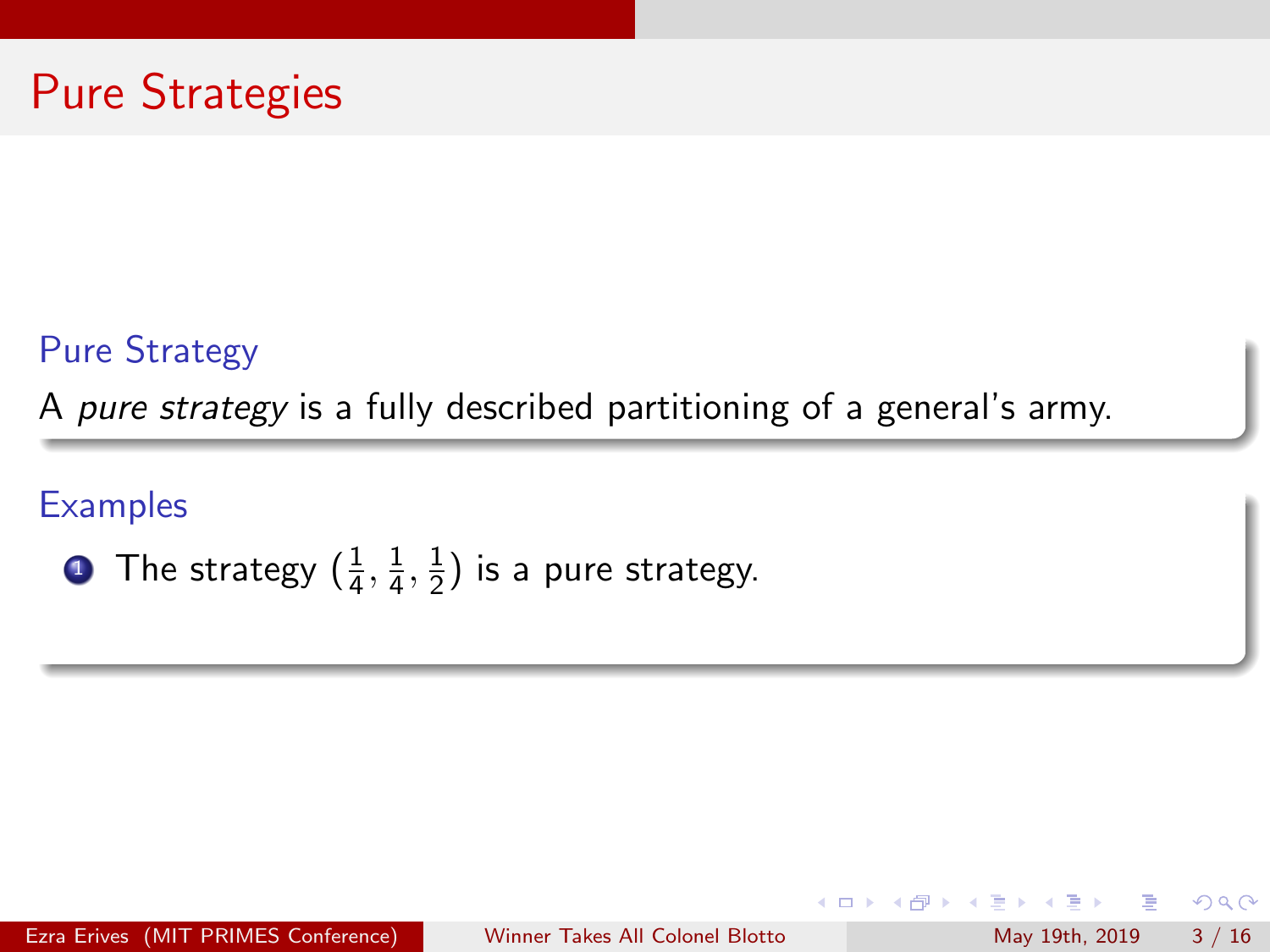#### Pure Strategy

A pure strategy is a fully described partitioning of a general's army.

### **Examples**

- $\textbf{1}$  The strategy  $(\frac{1}{4},\frac{1}{4})$  $\frac{1}{4}, \frac{1}{2}$  $(\frac{1}{2})$  is a pure strategy.
- **2** The strategy  $(\frac{2}{5}, \frac{2}{5})$  $\frac{2}{5}, \frac{1}{5}$  $(\frac{1}{5})$  is a pure strategy.

 $\Omega$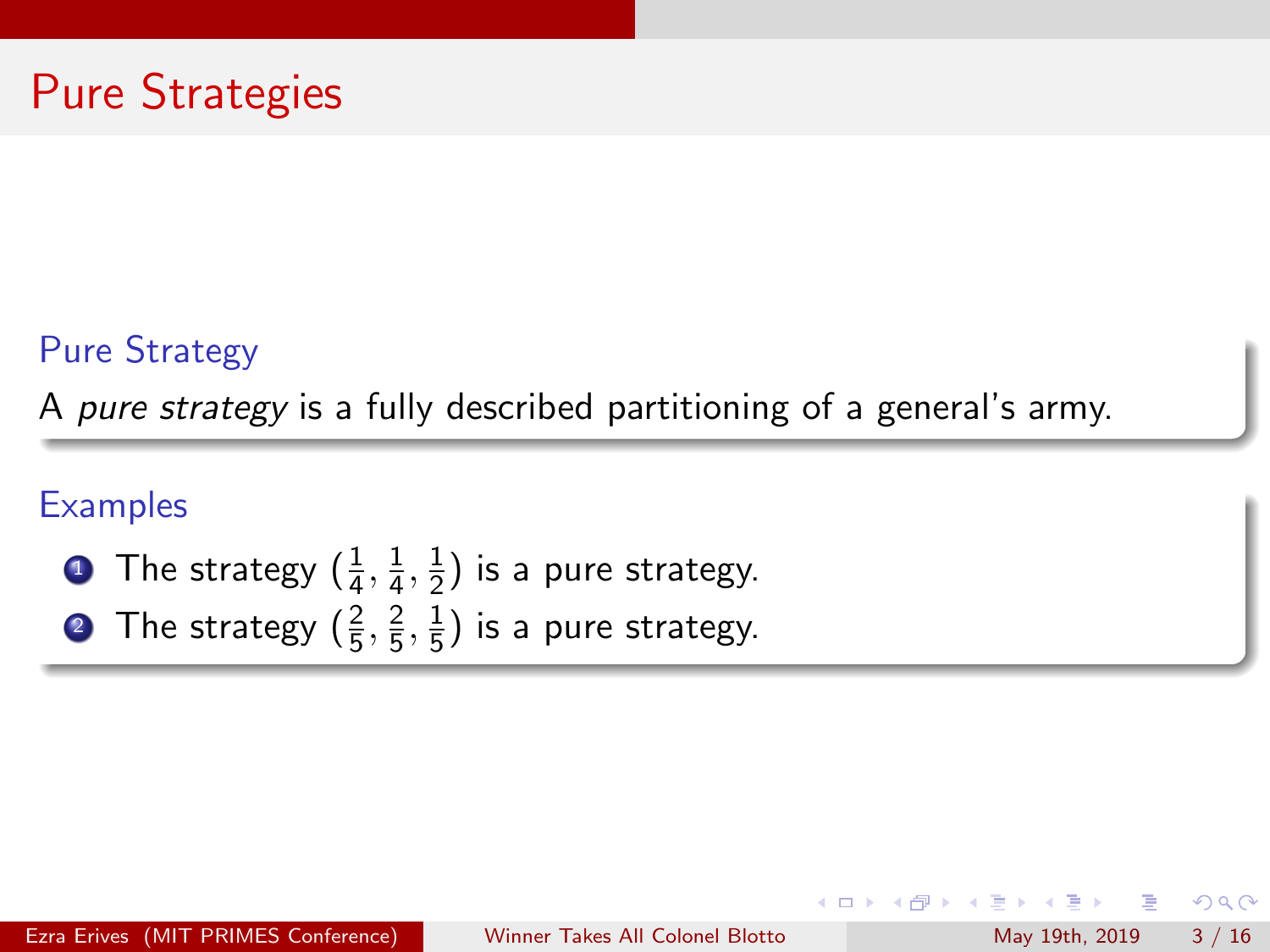# Mixed Strategies

### Mixed Strategy

A mixed strategy is a probability distribution over the set of pure strategies.

目

 $QQ$ 

∋ »  $\equiv$ 

14.

 $\leftarrow$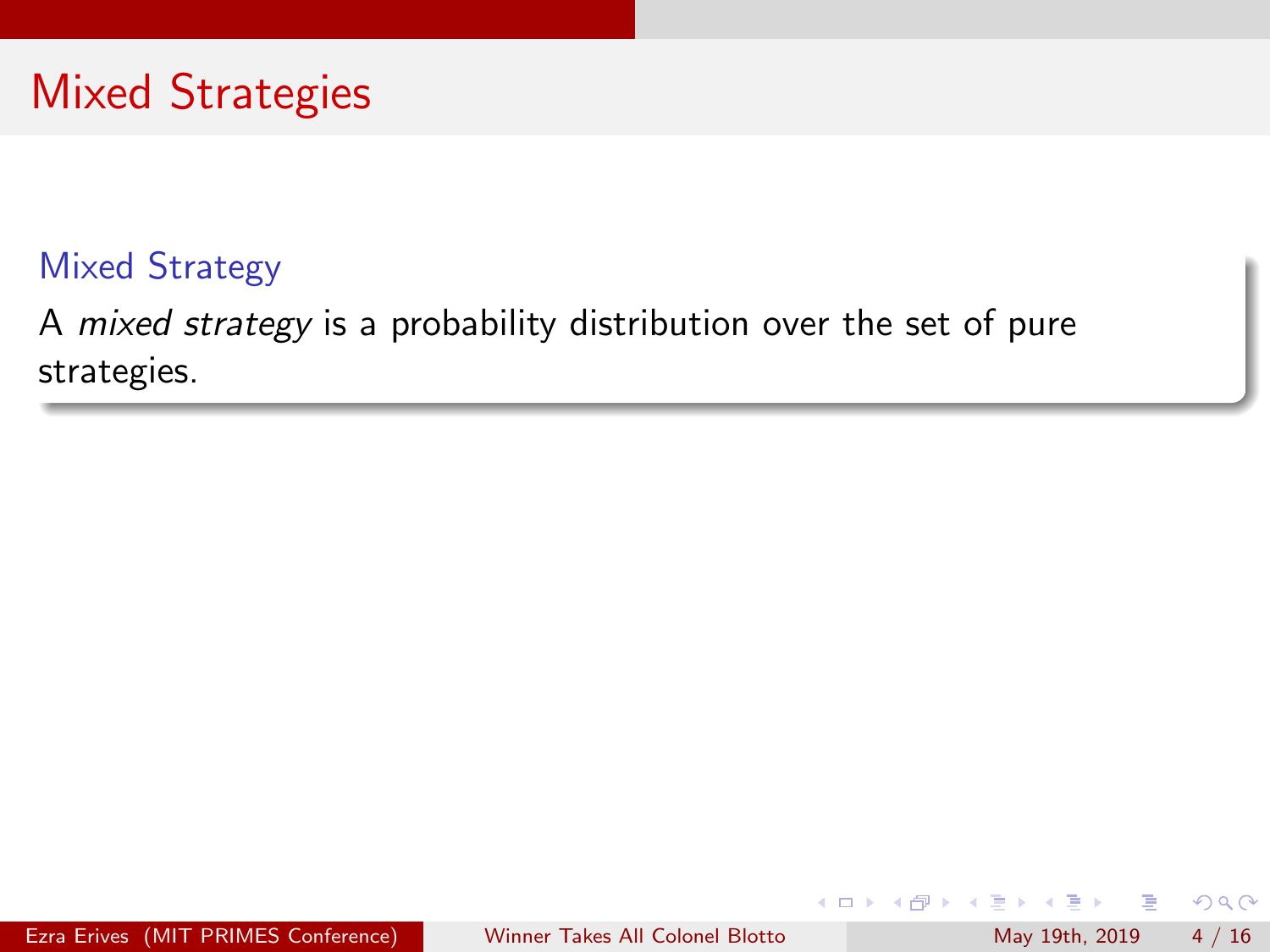### Mixed Strategy

A mixed strategy is a probability distribution over the set of pure strategies.

### Example

The strategy that plays...

- $\mathbf{D}$   $(\frac{1}{4}$  $\frac{1}{4}, \frac{1}{4}$  $\frac{1}{4}, \frac{1}{2}$  $\frac{1}{2}$ ) with probability  $\frac{1}{2}$
- $2\left(\frac{2}{5}\right)$  $\frac{2}{5}$ ,  $\frac{2}{5}$  $\frac{2}{5}, \frac{1}{5}$  $\frac{1}{5}$ ) with probability  $\frac{1}{3}$
- 3  $(\frac{1}{5})$  $\frac{1}{5}, \frac{1}{5}$  $\frac{1}{5}$ ,  $\frac{3}{5}$  $\frac{3}{5}$ ) with probability  $\frac{1}{6}$

is a mixed strategy.

 $\Omega$ 

ia m≊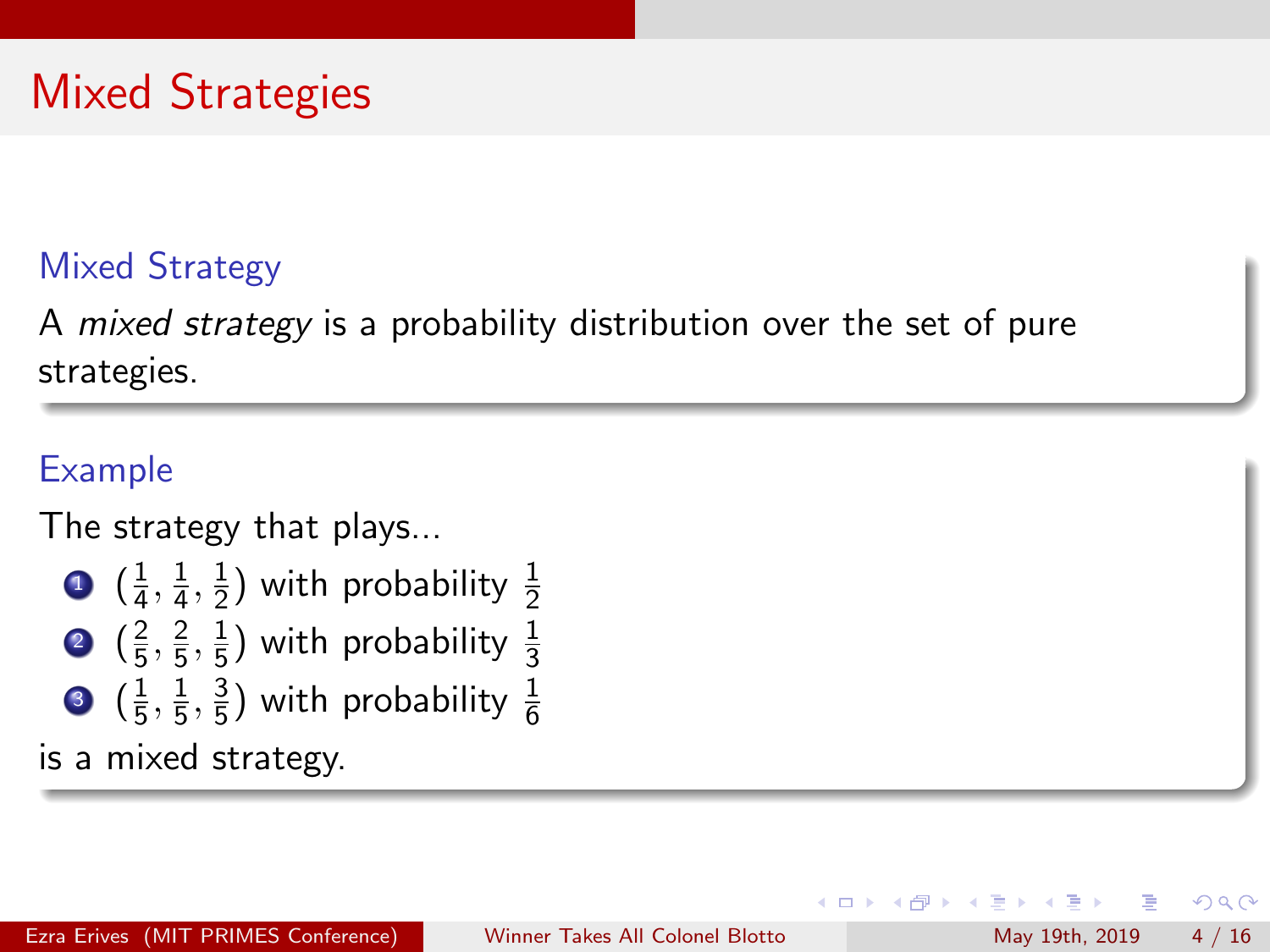An equilibrium mixed strategy expects to win at least half of the time, regardless of the opponent's strategy.

目

 $QQ$ 

Ballet B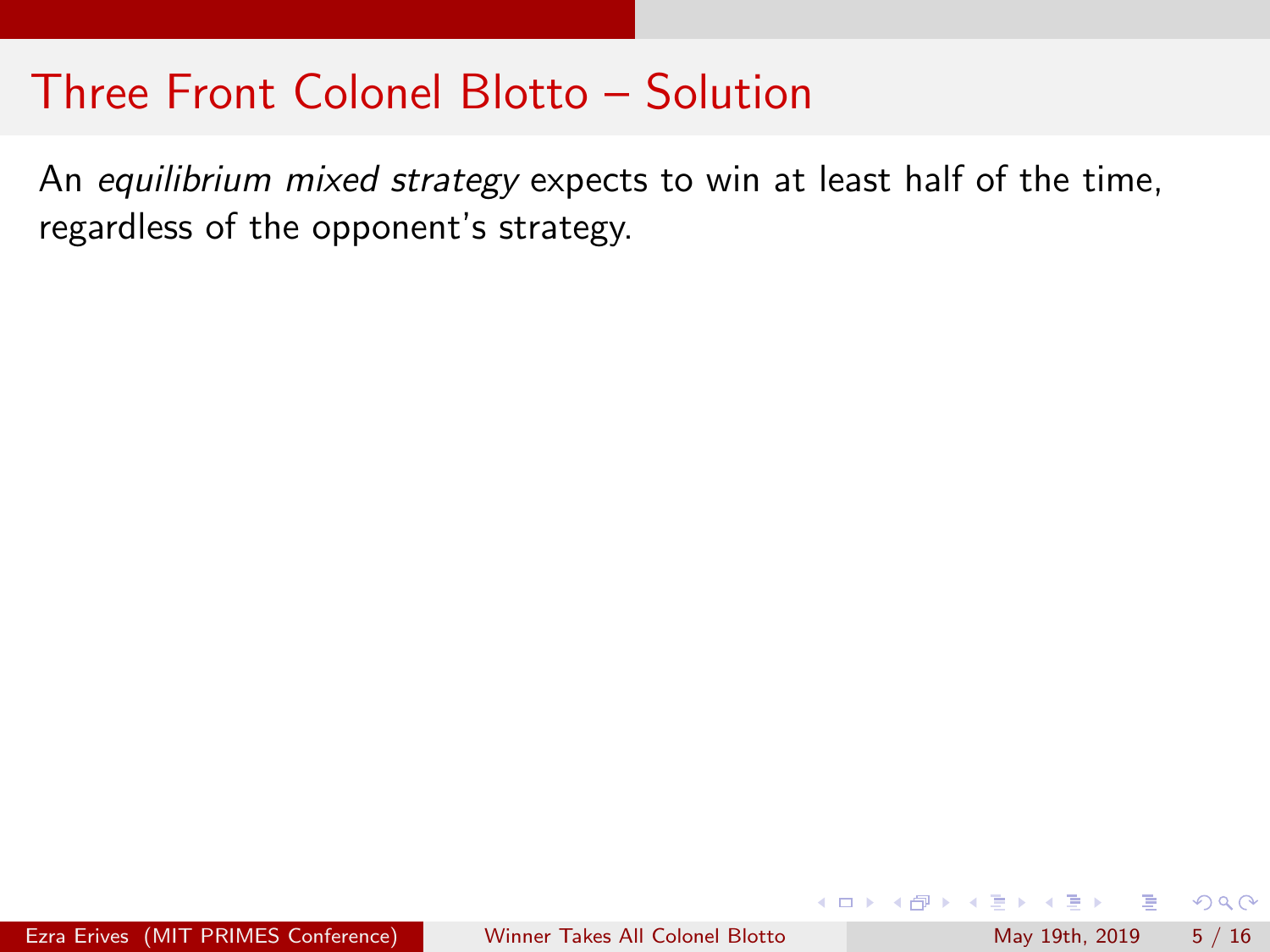An equilibrium mixed strategy expects to win at least half of the time, regardless of the opponent's strategy.

What are the equilibrium mixed strategies for Three Front Colonel Blotto?

 $\equiv$  $\Omega$ 

ヨメ メラメ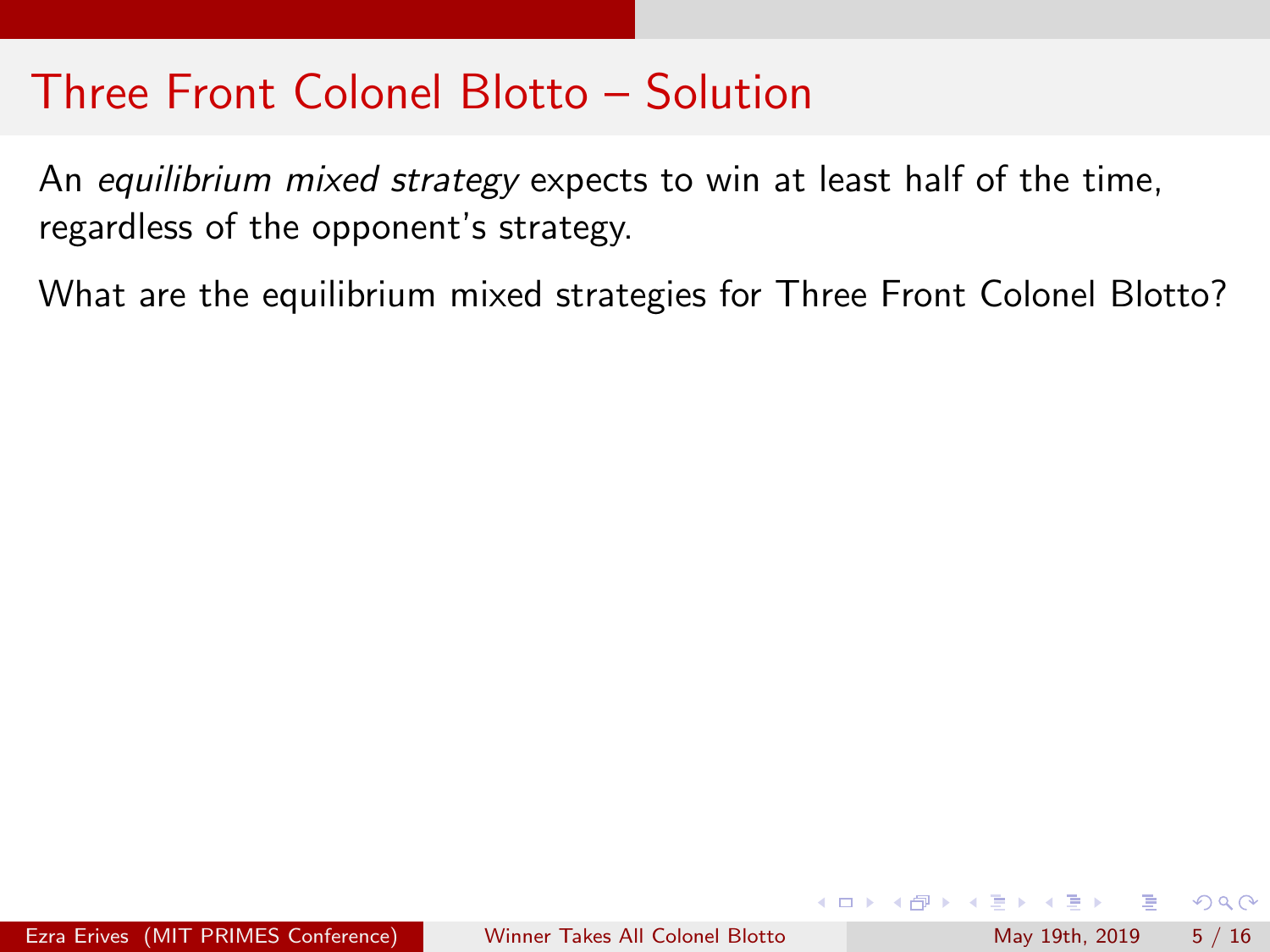An equilibrium mixed strategy expects to win at least half of the time, regardless of the opponent's strategy.

What are the equilibrium mixed strategies for Three Front Colonel Blotto?

### Key Observation

Maximizing the chance of winning is equivalent to maximizing the expected number of fronts won.

 $QQ$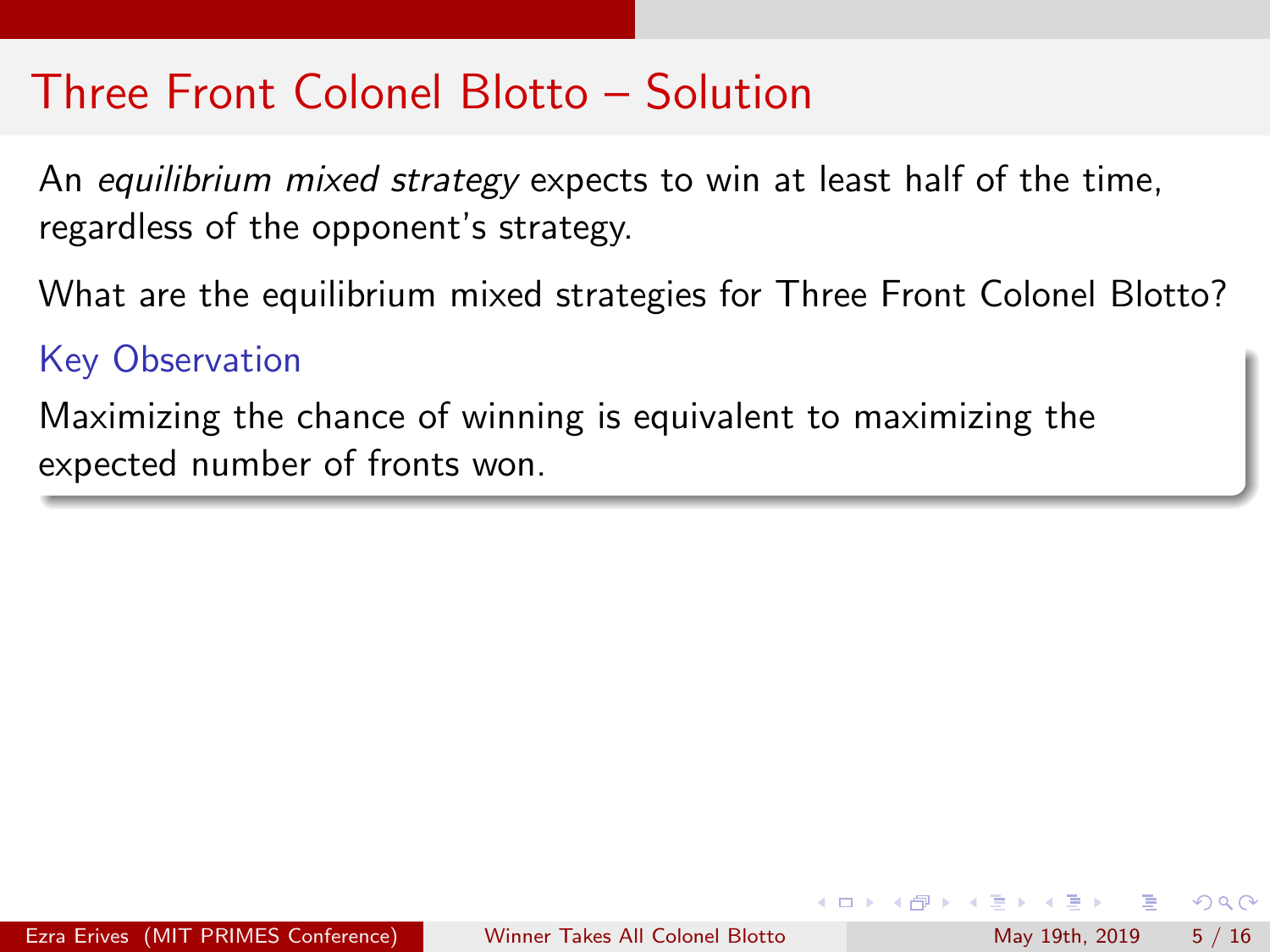An equilibrium mixed strategy expects to win at least half of the time, regardless of the opponent's strategy.

What are the equilibrium mixed strategies for Three Front Colonel Blotto?

### Key Observation

Maximizing the chance of winning is equivalent to maximizing the expected number of fronts won.

### A Measure On The Triangle of Pure Strategies

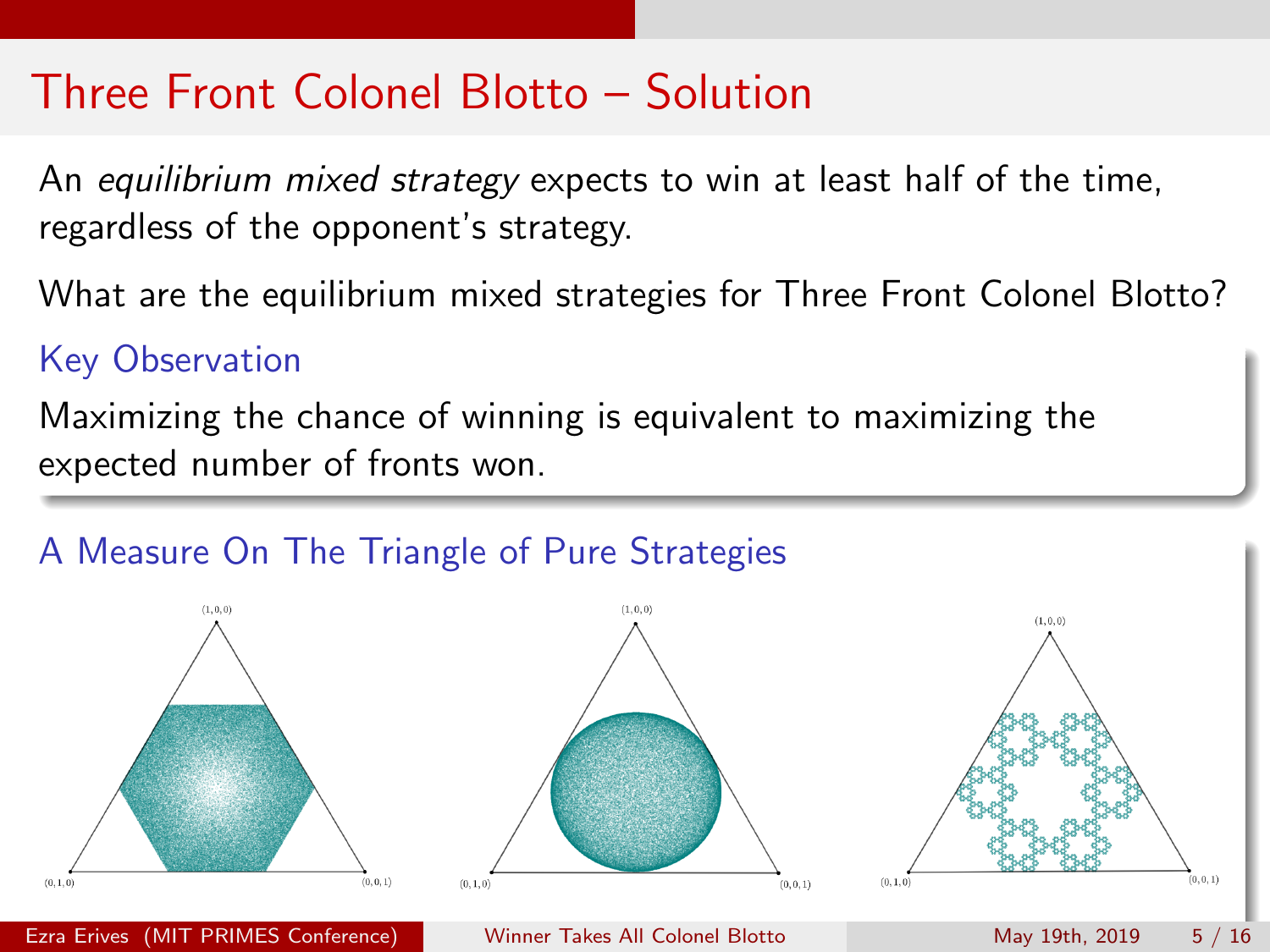A more general game can be described as follows:

4 日下

 $\rightarrow$ 

 $\equiv$ 

ヨメ メヨメ

 $ORO$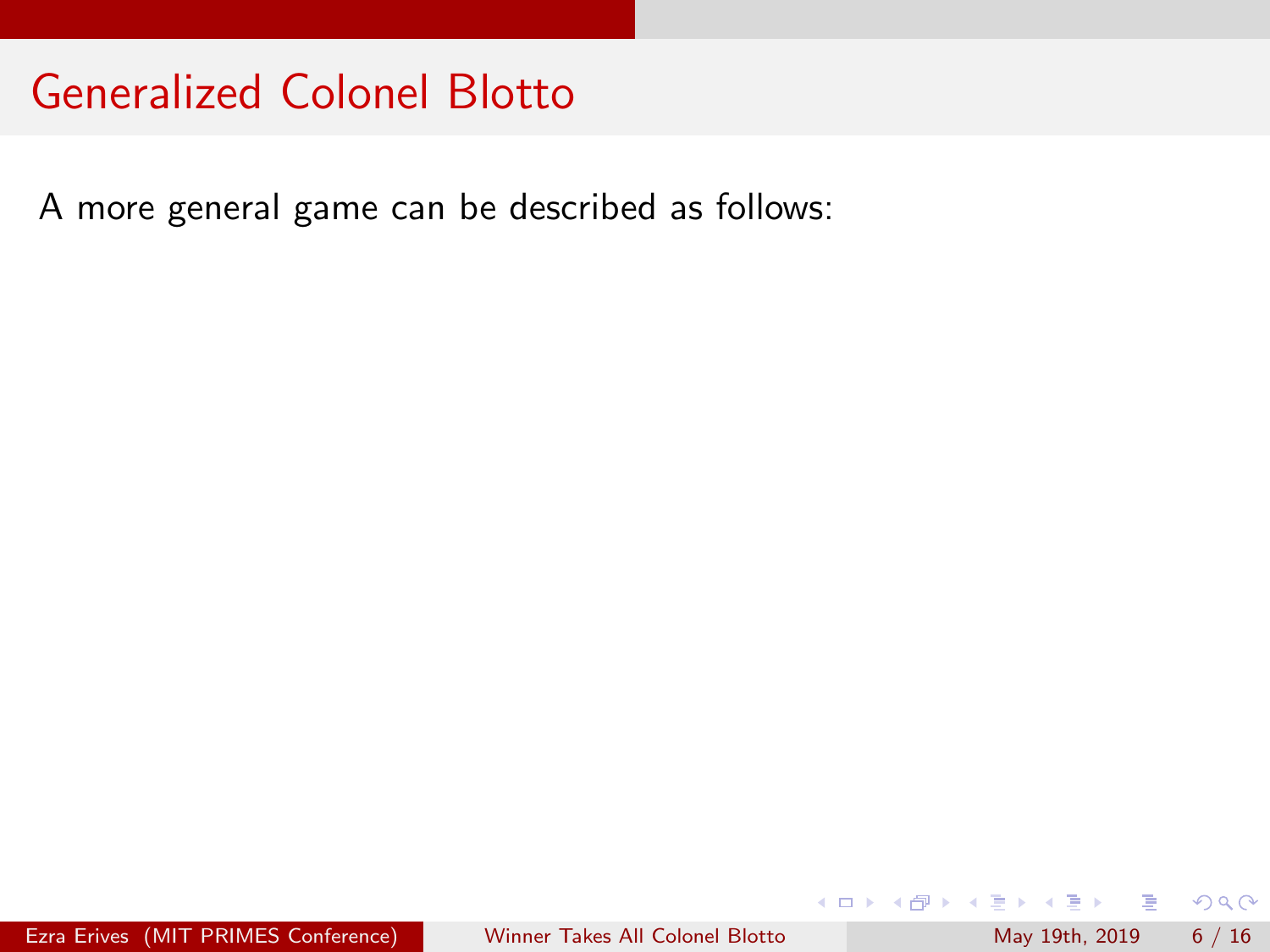A more general game can be described as follows:

 $\bullet$  Two generals, with N and M units of army respectively.

G.  $\Omega$ 

 $\equiv$ 

Ŧь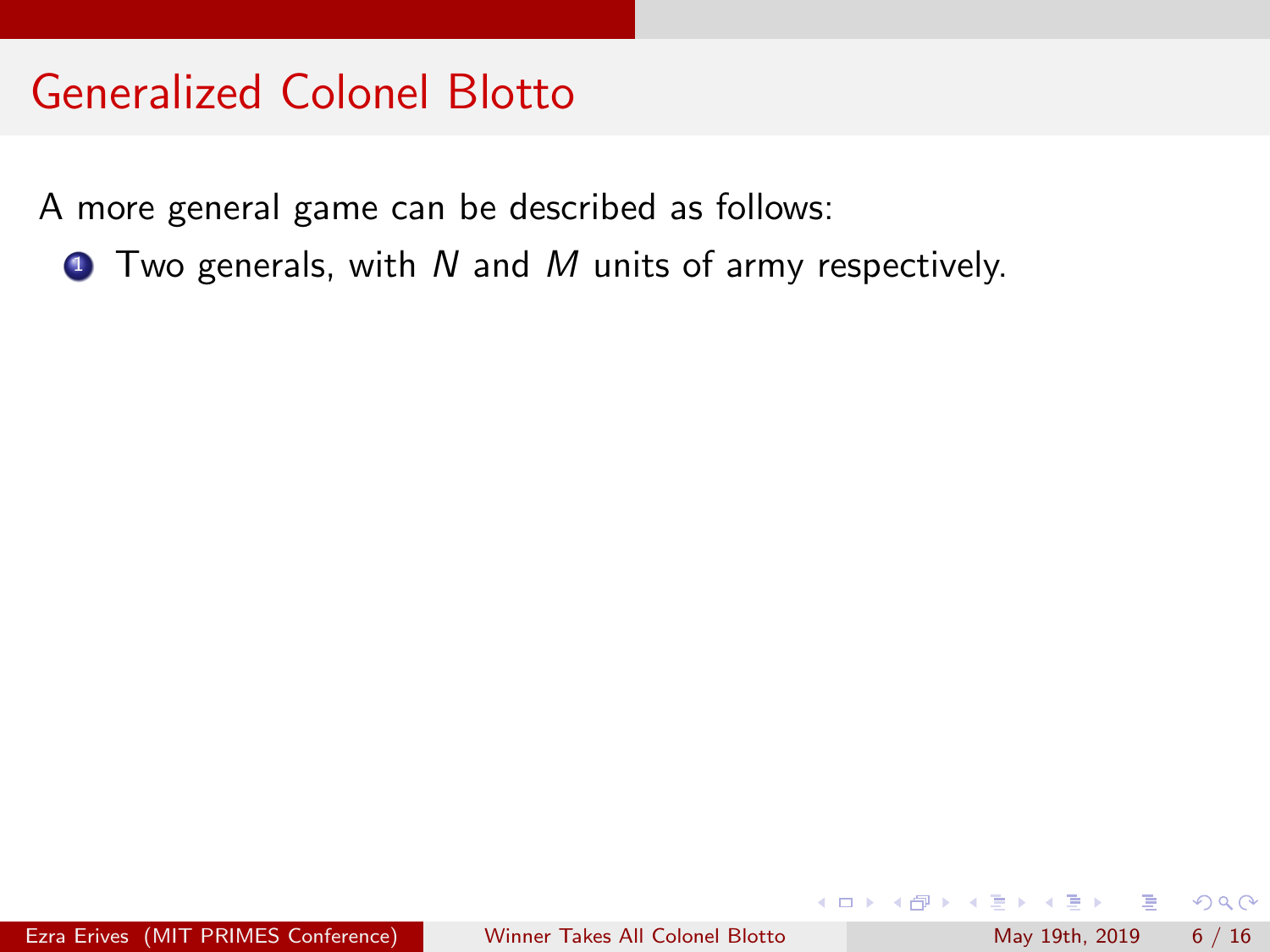A more general game can be described as follows:

- $\bullet$  Two generals, with N and M units of army respectively.
- 2 There are K fronts.

G.  $\Omega$ 

∋ » na m≊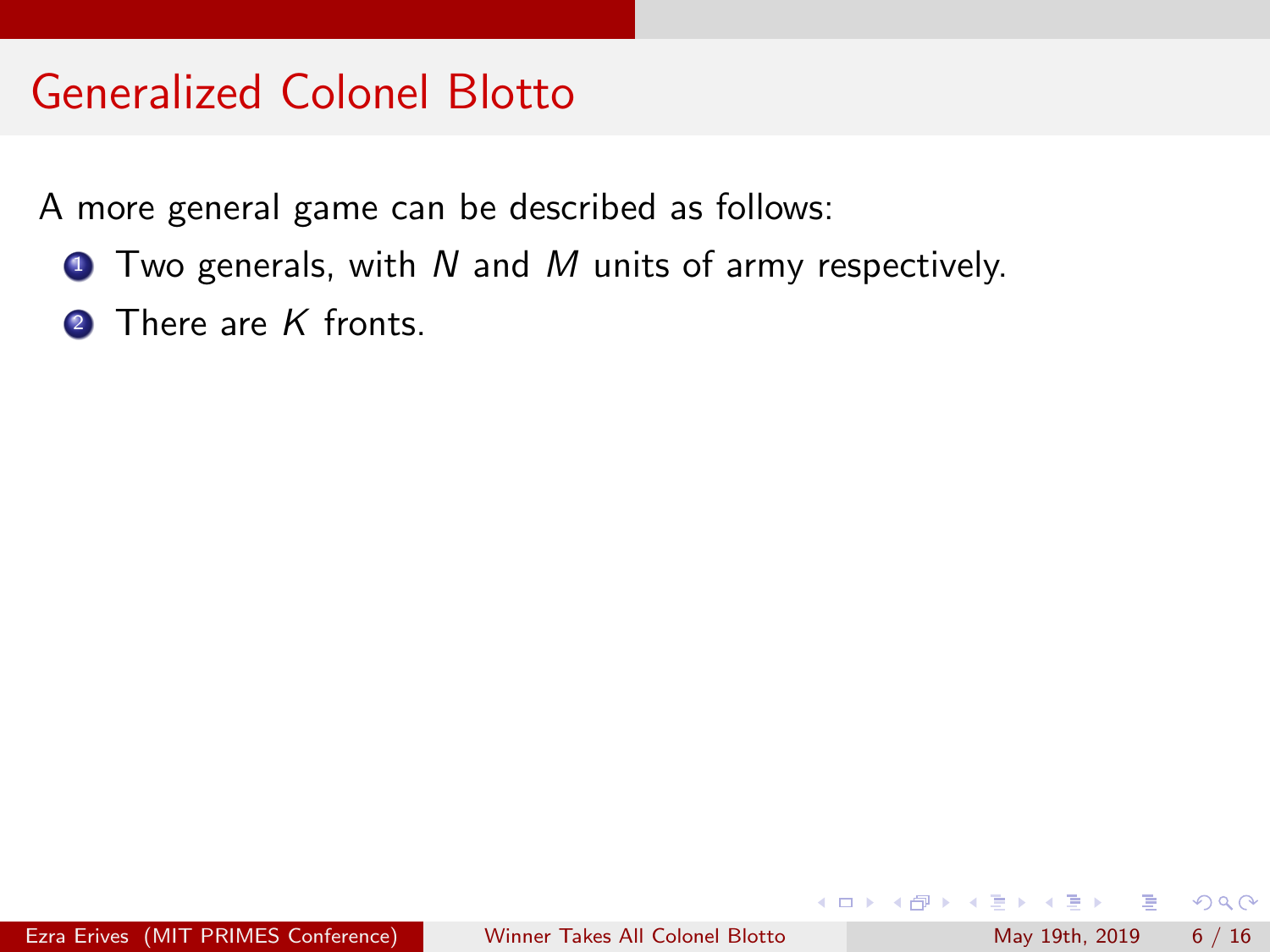A more general game can be described as follows:

- $\bullet$  Two generals, with N and M units of army respectively.
- **2** There are K fronts.
- **3** A weight  $w_i$  is assigned to front  $i$  for  $1 \leq i \leq K$ .

 $\equiv$   $\cap$   $\alpha$ 

化重新润滑脂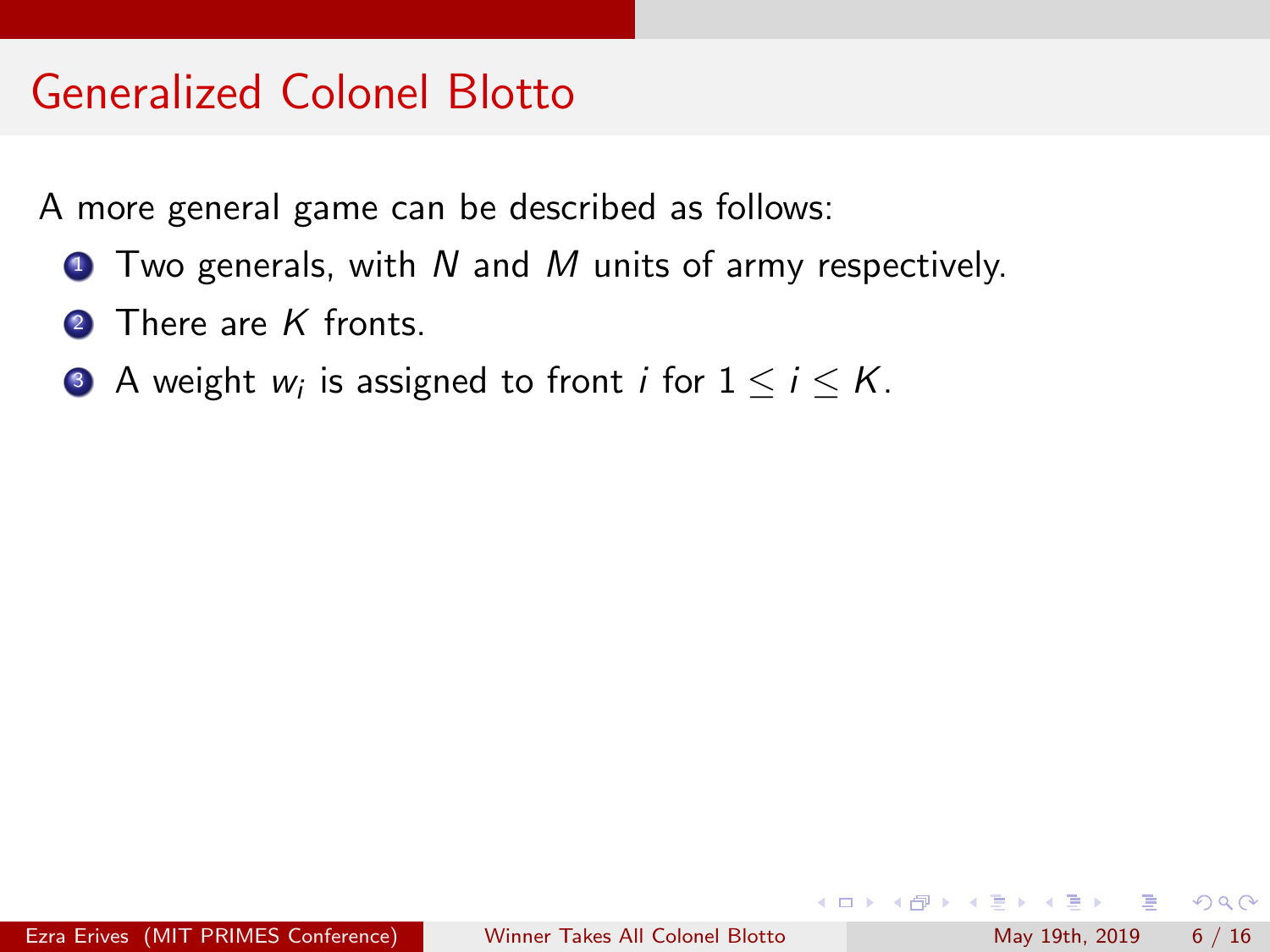A more general game can be described as follows:

- $\bullet$  Two generals, with N and M units of army respectively.
- 2 There are K fronts.
- **3** A weight  $w_i$  is assigned to front  $i$  for  $1 \leq i \leq K$ .
- **4** Two possible payoff functions:
	- **1** Sum of weights over fronts won
	- <sup>2</sup> One if the majority of the total weight is won, zero otherwise (Winner Takes All)

 $\Omega$ 

医毛囊 医牙骨下的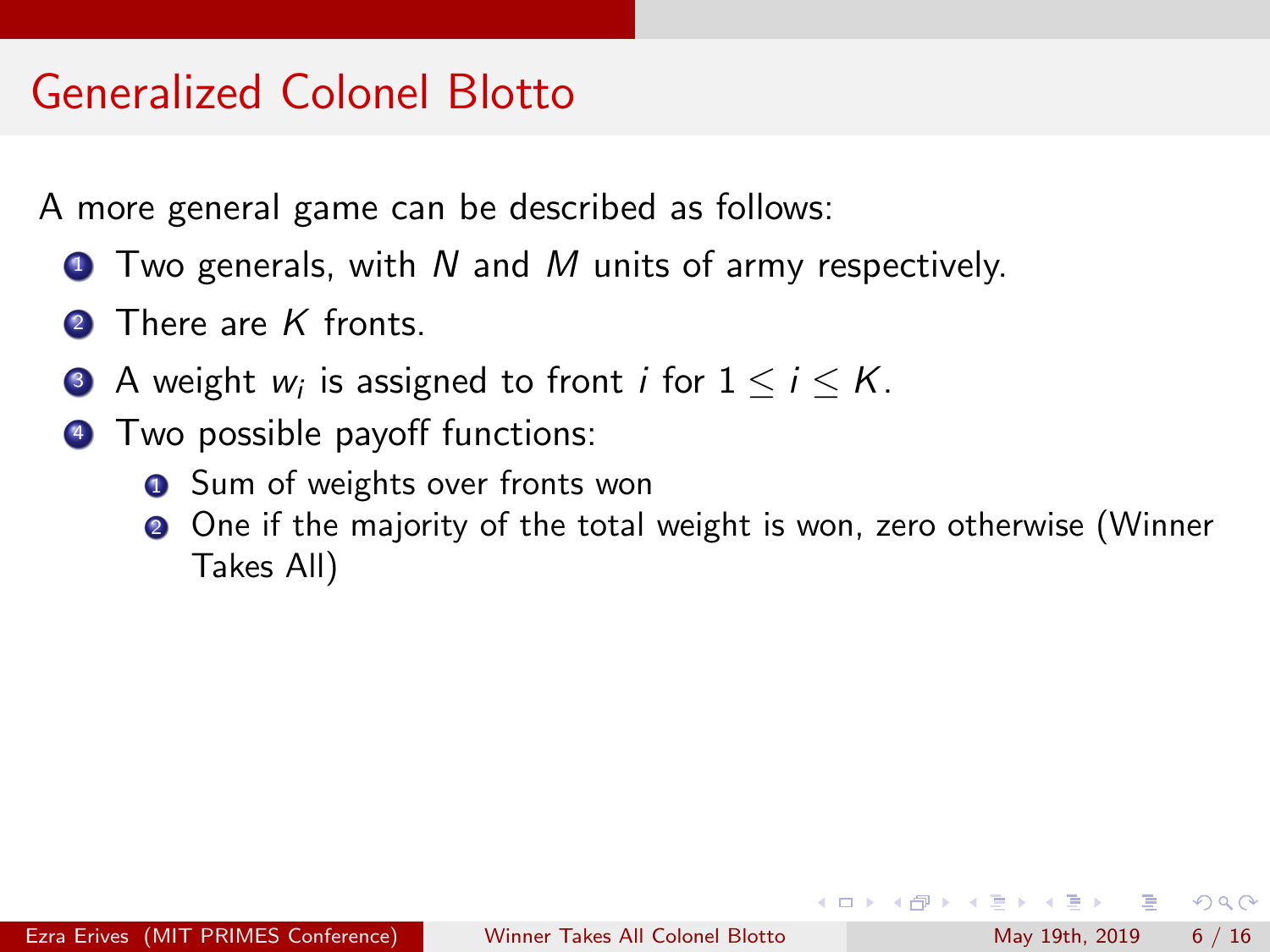A more general game can be described as follows:

- $\bullet$  Two generals, with N and M units of army respectively.
- There are  $K$  fronts.
- **3** A weight  $w_i$  is assigned to front  $i$  for  $1 \leq i \leq K$ .
- **4** Two possible payoff functions:
	- **1** Sum of weights over fronts won
	- <sup>2</sup> One if the majority of the total weight is won, zero otherwise (Winner Takes All)

Various discretizations of the General Colonel Blotto have been studied:

- **1** Numerous mixed equilibrium existence results have been proven.
- **2** Many such results focus on strategies that maximize the **expected** number of fronts (or weight) won, rather than probability of winning the **majority** of the fronts (or weight).

 $\equiv$   $\cap$   $\alpha$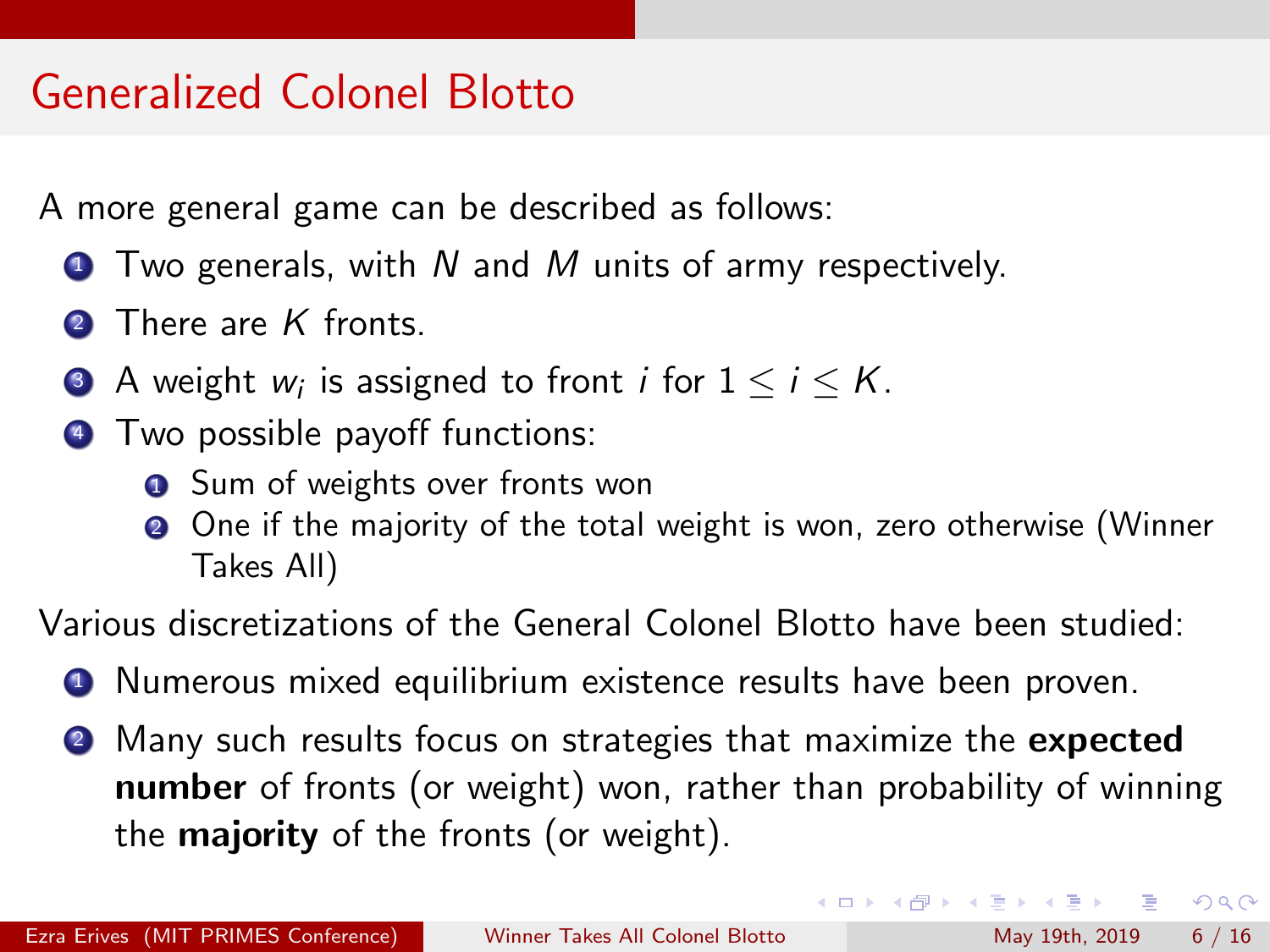Ezra Erives (MIT PRIMES Conference) [Winner Takes All Colonel Blotto](#page-0-0) May 19th, 2019 7 / 16

 $E = \Omega Q$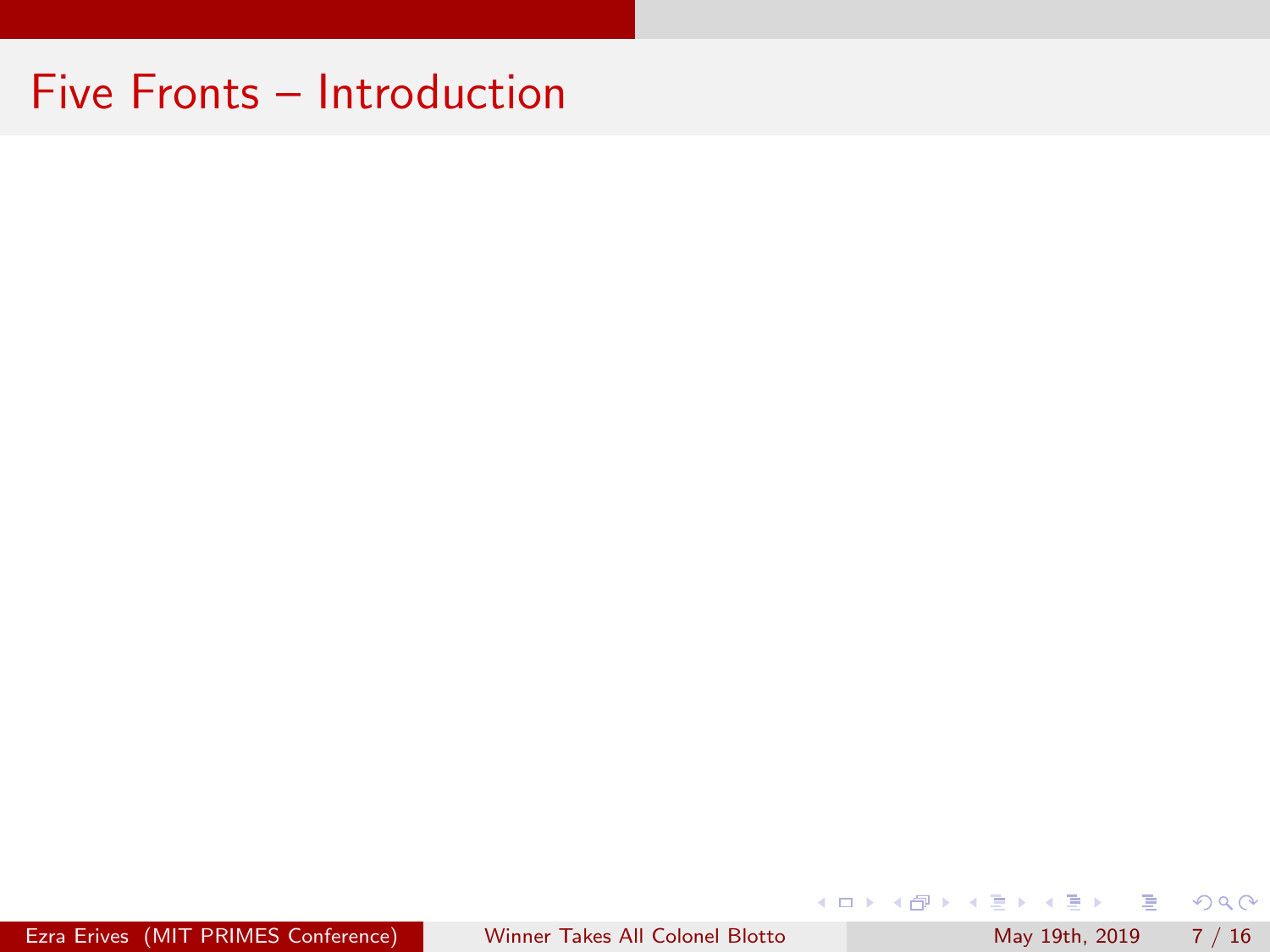**1** There are five fronts.

 $E = \Omega Q$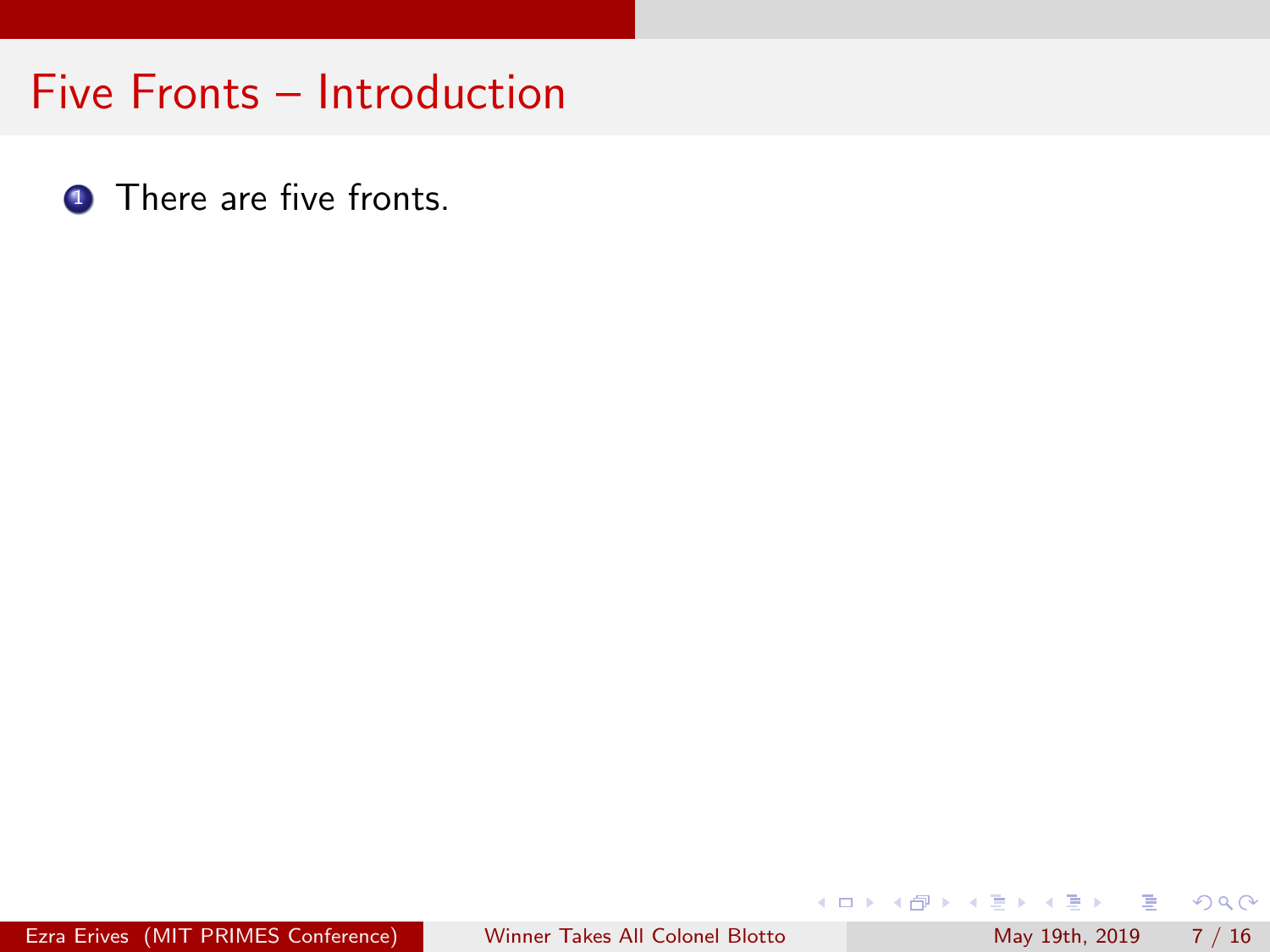- **1** There are five fronts.
- **2** Two generals each with one infinitely divisible unit of army.

4 日下

G.  $\Omega$ 

 $\triangleright$  and  $\exists$   $\triangleright$  and  $\exists$   $\triangleright$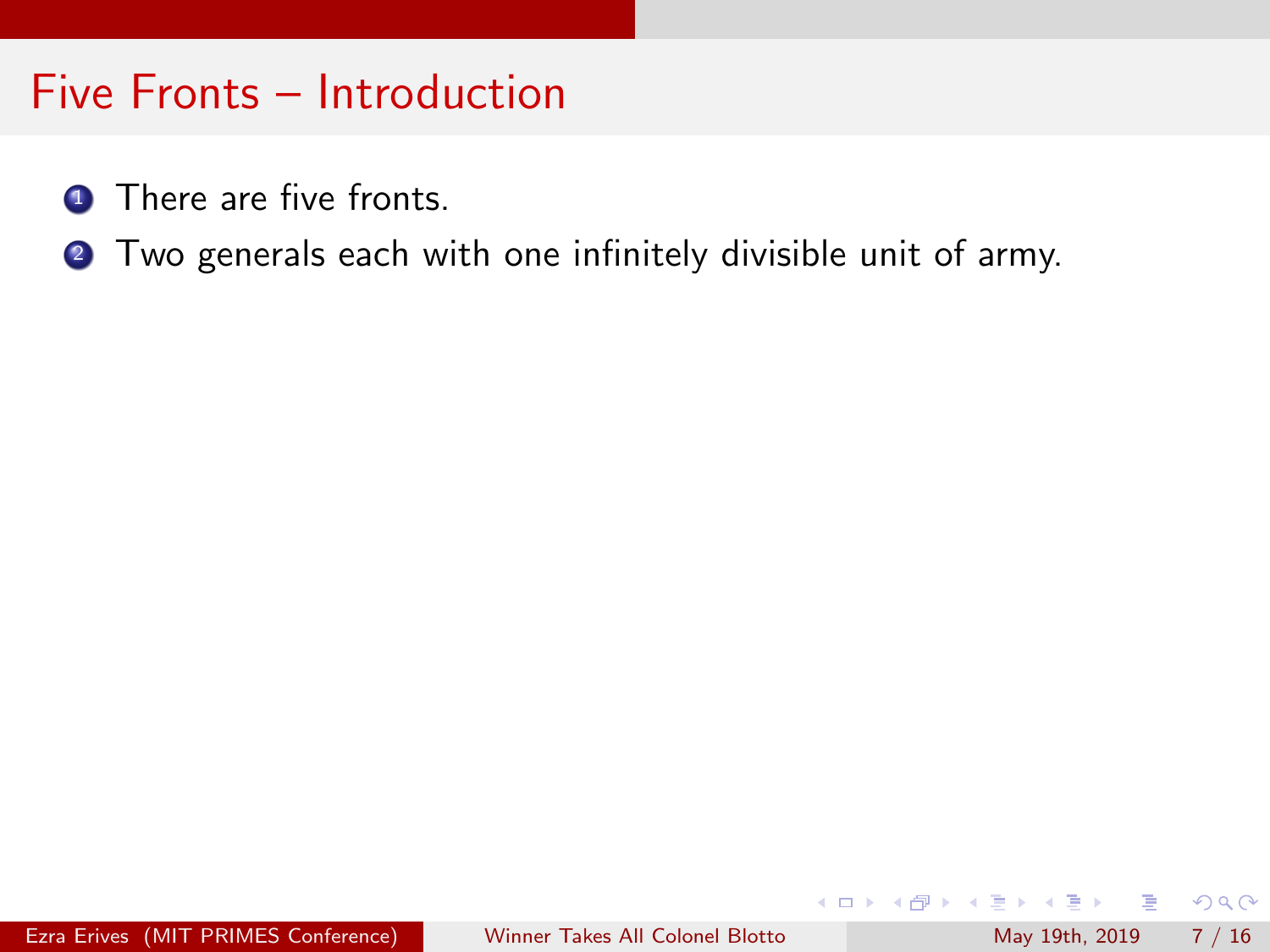- **1** There are five fronts.
- **2** Two generals each with one infinitely divisible unit of army.
- **3** At each front, the general with more units of army wins.

÷

 $QQ$ 

B.X **A** To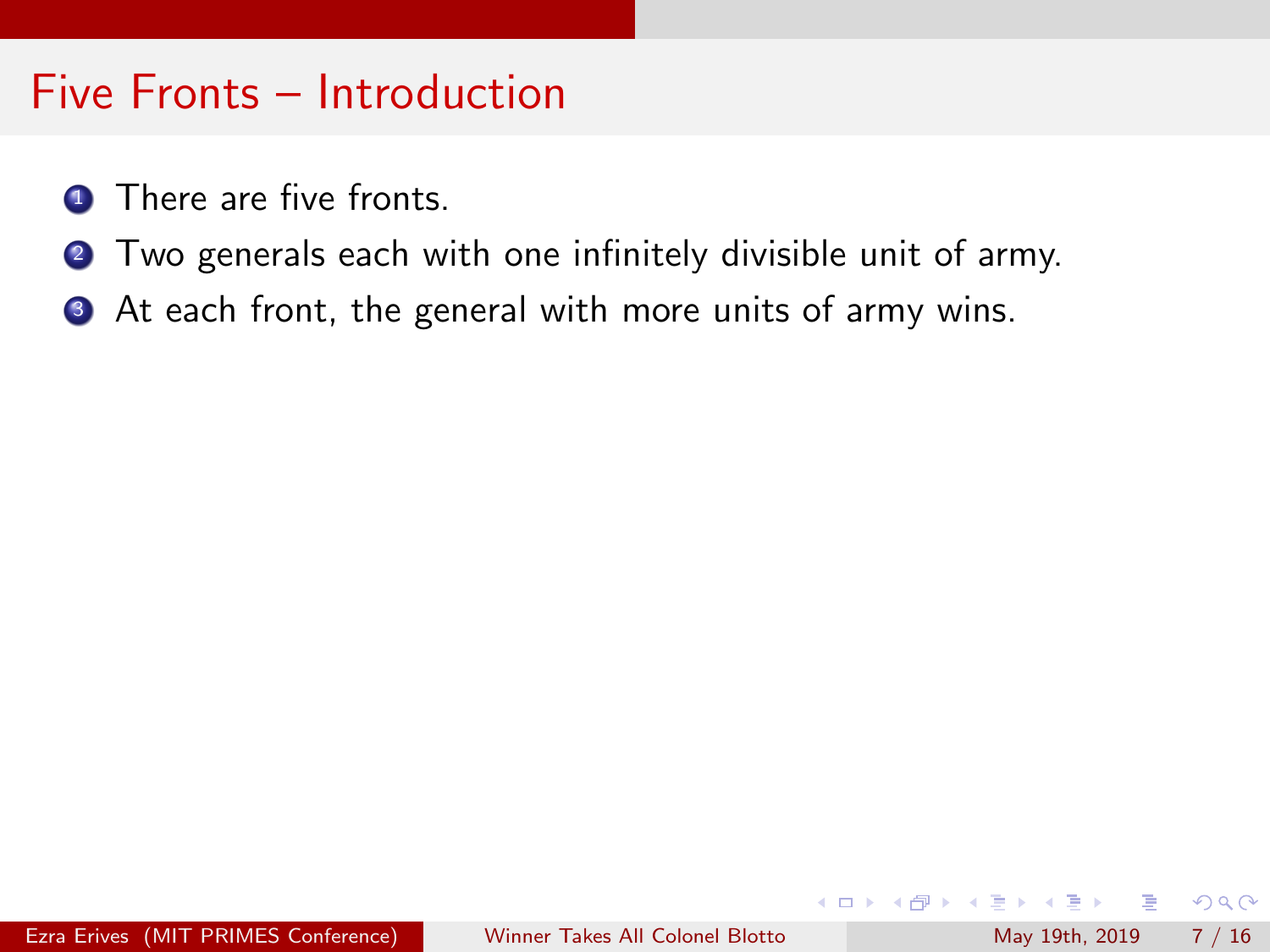- There are five fronts.
- **2** Two generals each with one infinitely divisible unit of army.
- **3** At each front, the general with more units of army wins.
- **4** The general that wins the majority of the fronts wins.

 $QQ$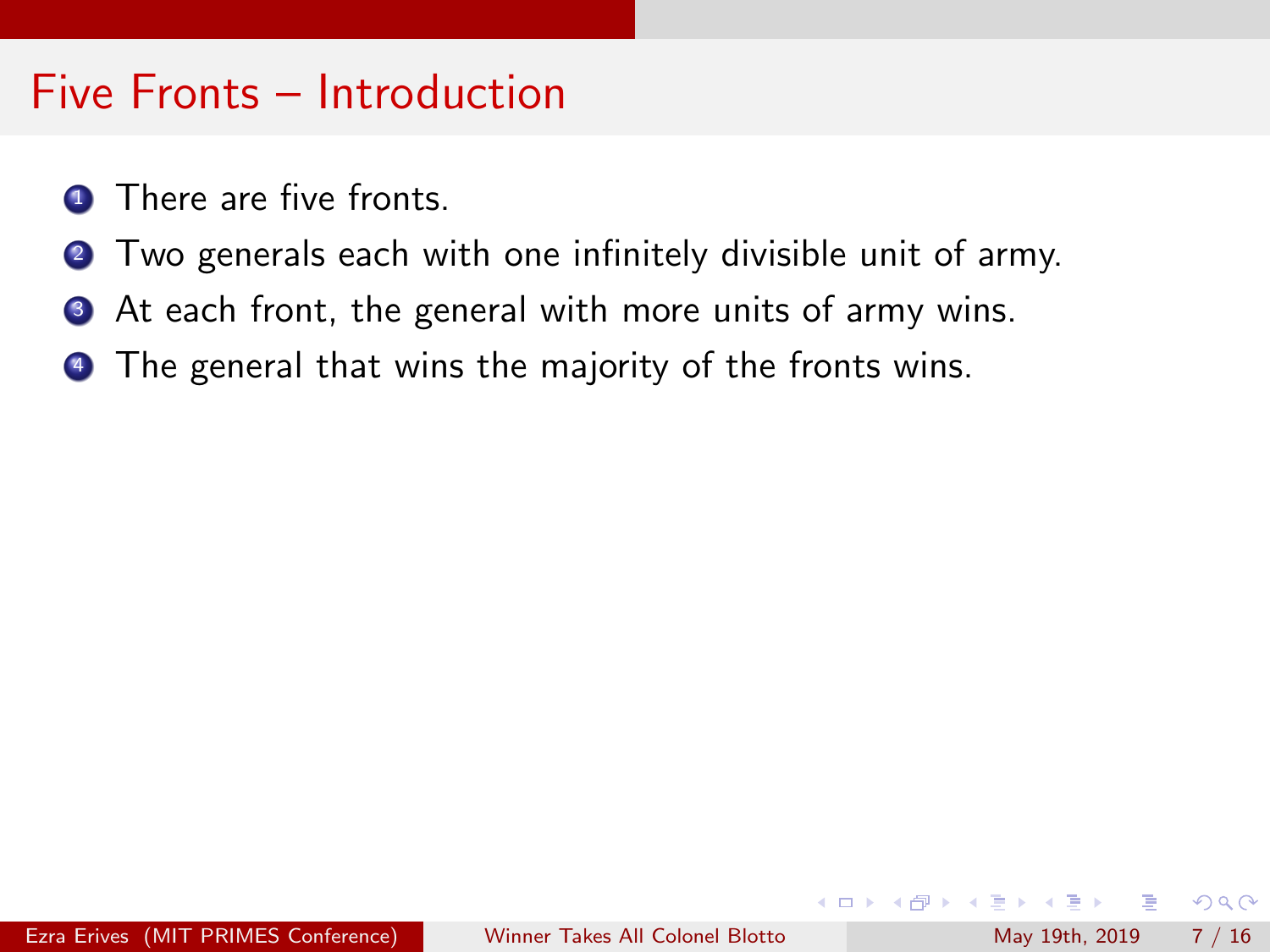- **1** There are five fronts.
- **2** Two generals each with one infinitely divisible unit of army.
- **3** At each front, the general with more units of army wins.
- **4** The general that wins the majority of the fronts wins.

The game is now more complicated!

 $QQ$ 

The South Truck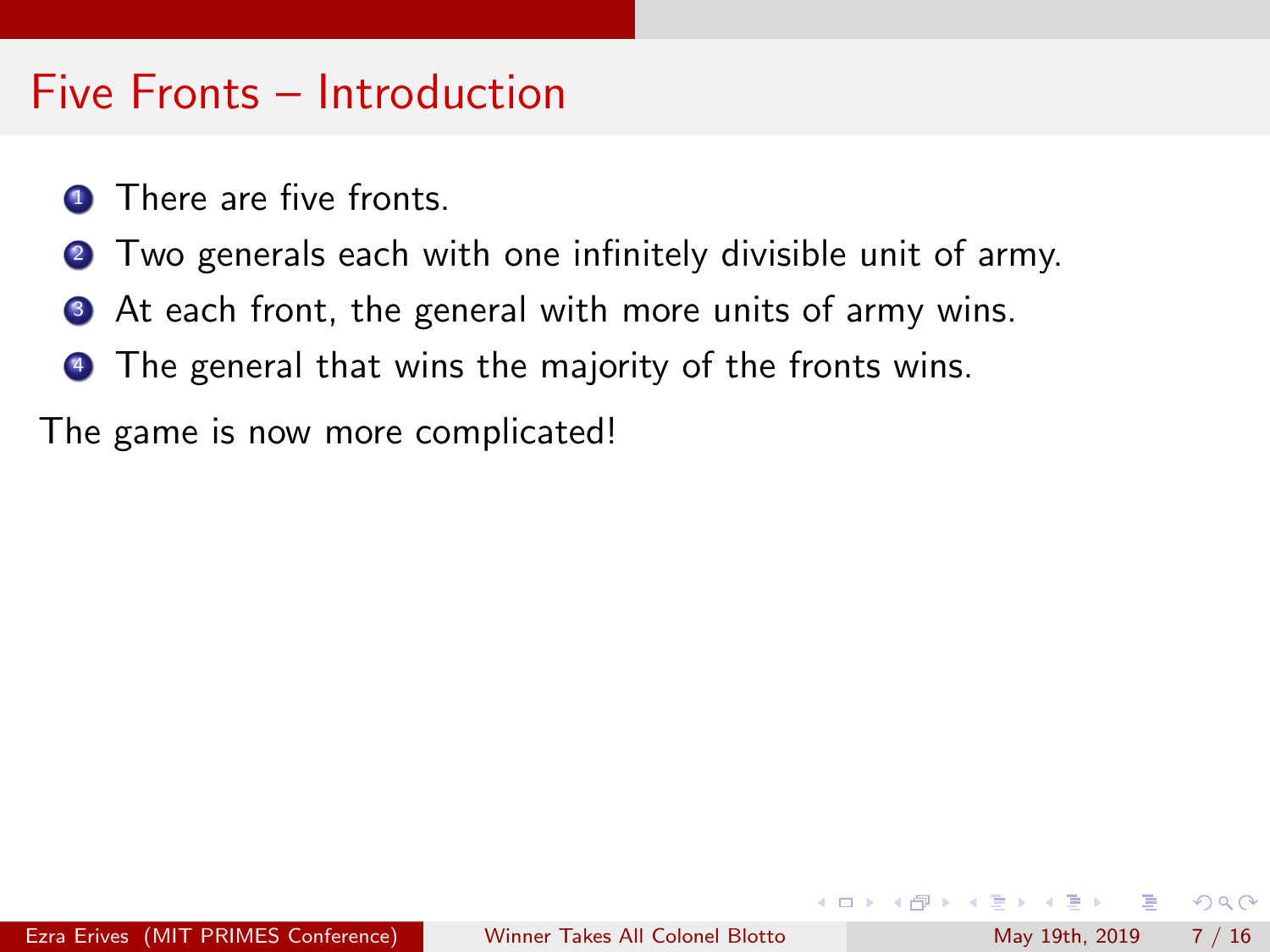- There are five fronts.
- Two generals each with one infinitely divisible unit of army.
- **3** At each front, the general with more units of army wins.
- **4** The general that wins the majority of the fronts wins.

The game is now more complicated!

#### Defining Property of Continuous Equilibrium Mixed Strategy

Let S be the (infinite) set of pure strategies. An equilibrium mixed strategy is a probability distribution  $\mu$  on  $S$  such that for all  $s' \in S$ 

$$
\int_{S} \rho(s,s') \mathrm{d}\mu(s) \geq 0.5.
$$

Where  $p(s, s')$  is the probability that a random permutation of  $s$  wins against s'.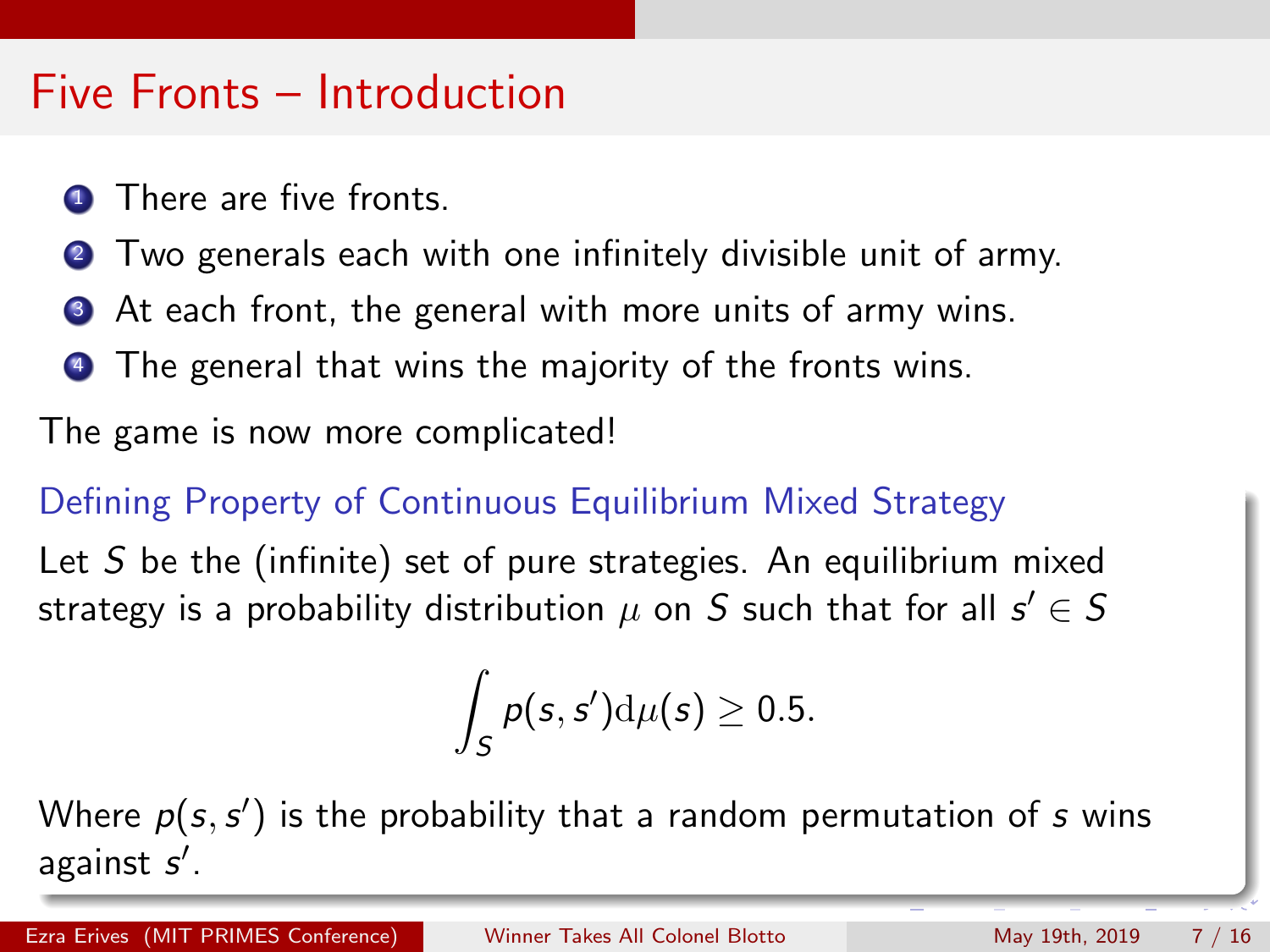# Five Fronts – Maximizing Expectation Does Not Maximize Chance of Winning

Mixed strategies that maximize the expected number of fronts won **do not** maximize the probability of winning a majority of the fronts.

 $QQ$ 

- イヨト イヨト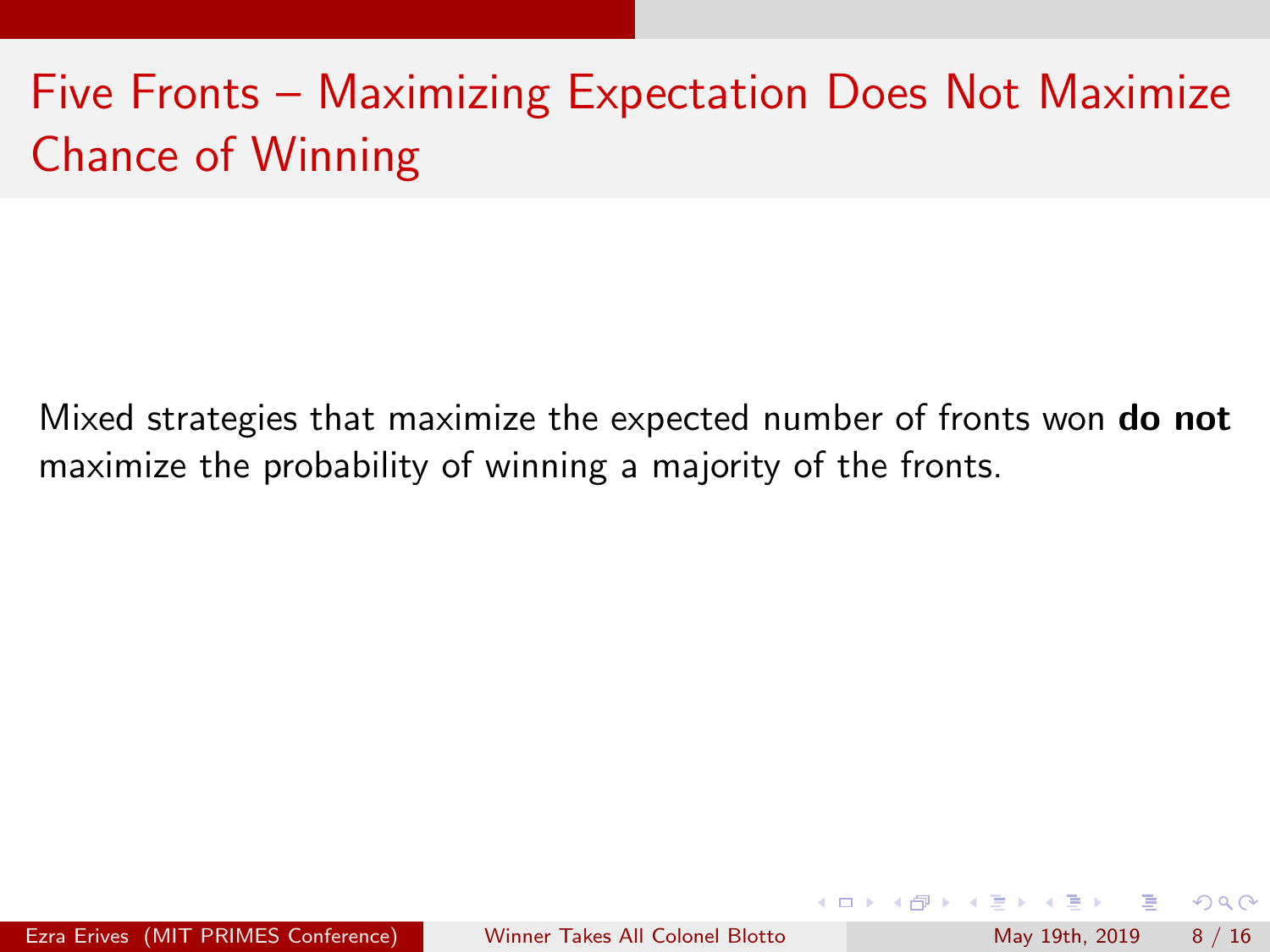# Five Fronts – Maximizing Expectation Does Not Maximize Chance of Winning

Mixed strategies that maximize the expected number of fronts won **do not** maximize the probability of winning a majority of the fronts.

Any mixed strategy that maximizes expectation can be shown to expect to lose at least half the time to the pure strategy  $(0,0,\frac{3}{10},\frac{3}{10},\frac{2}{5})$  $\frac{2}{5}$ ).

 $\Omega$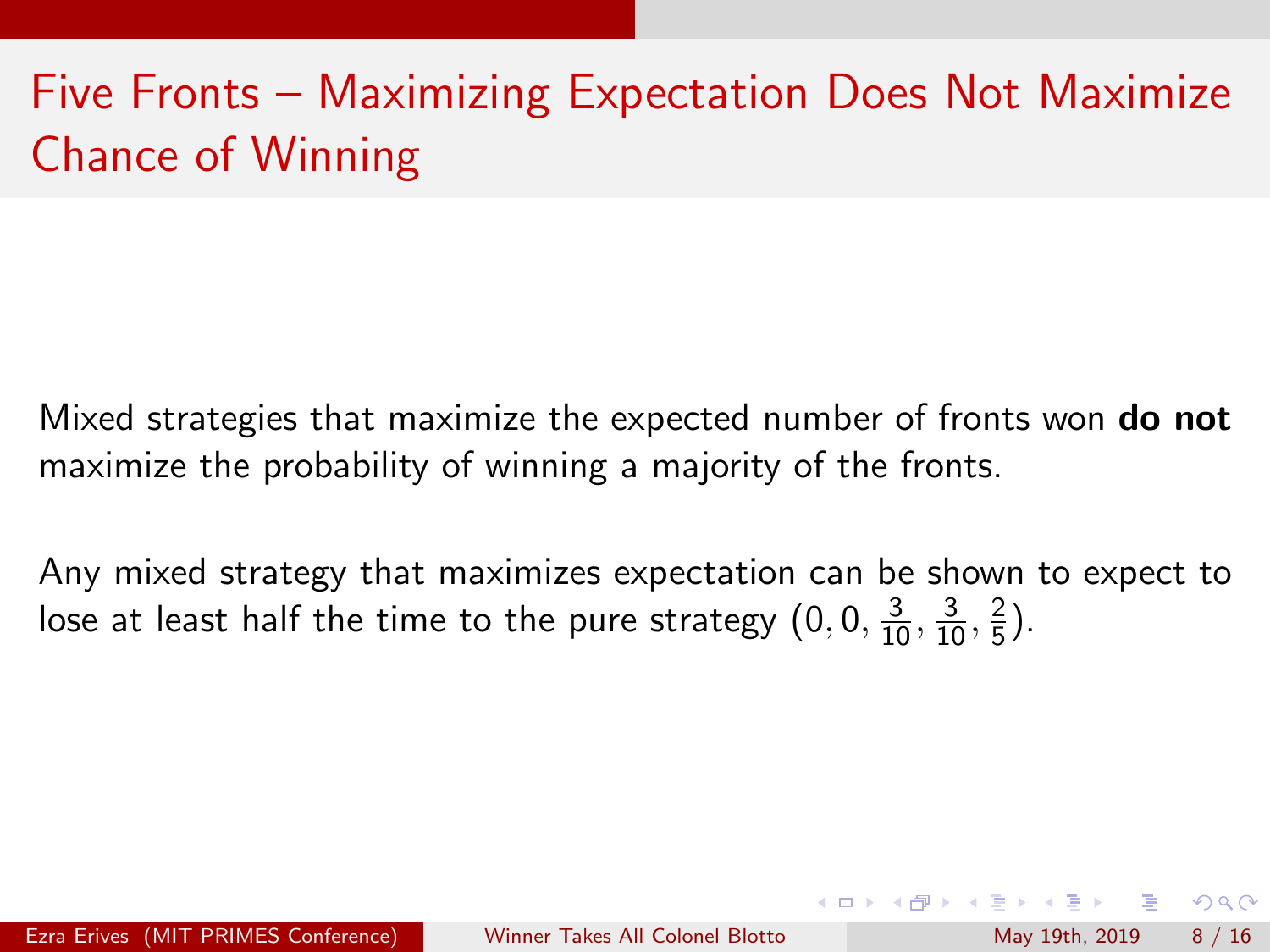Ezra Erives (MIT PRIMES Conference) [Winner Takes All Colonel Blotto](#page-0-0) May 19th, 2019 9 / 16

 $\equiv$ 

医前头面

**4 ロ ▶ 4 母 ▶ 4** 

 $OQ$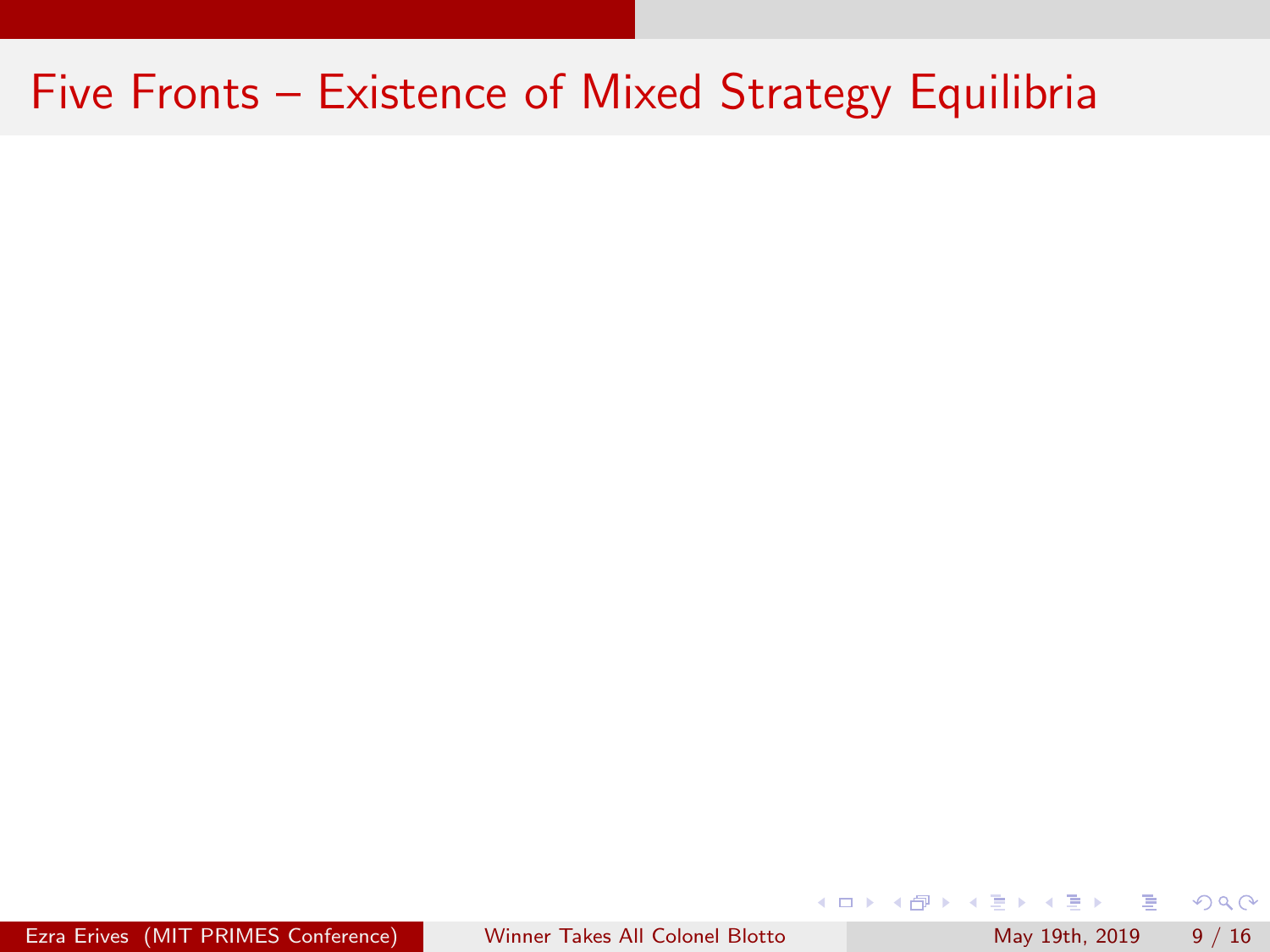**1** It is not obvious that equilibria even exist for this variation of Colonel Blotto.

4 日下

目

 $\Omega$ 

医心室 医心室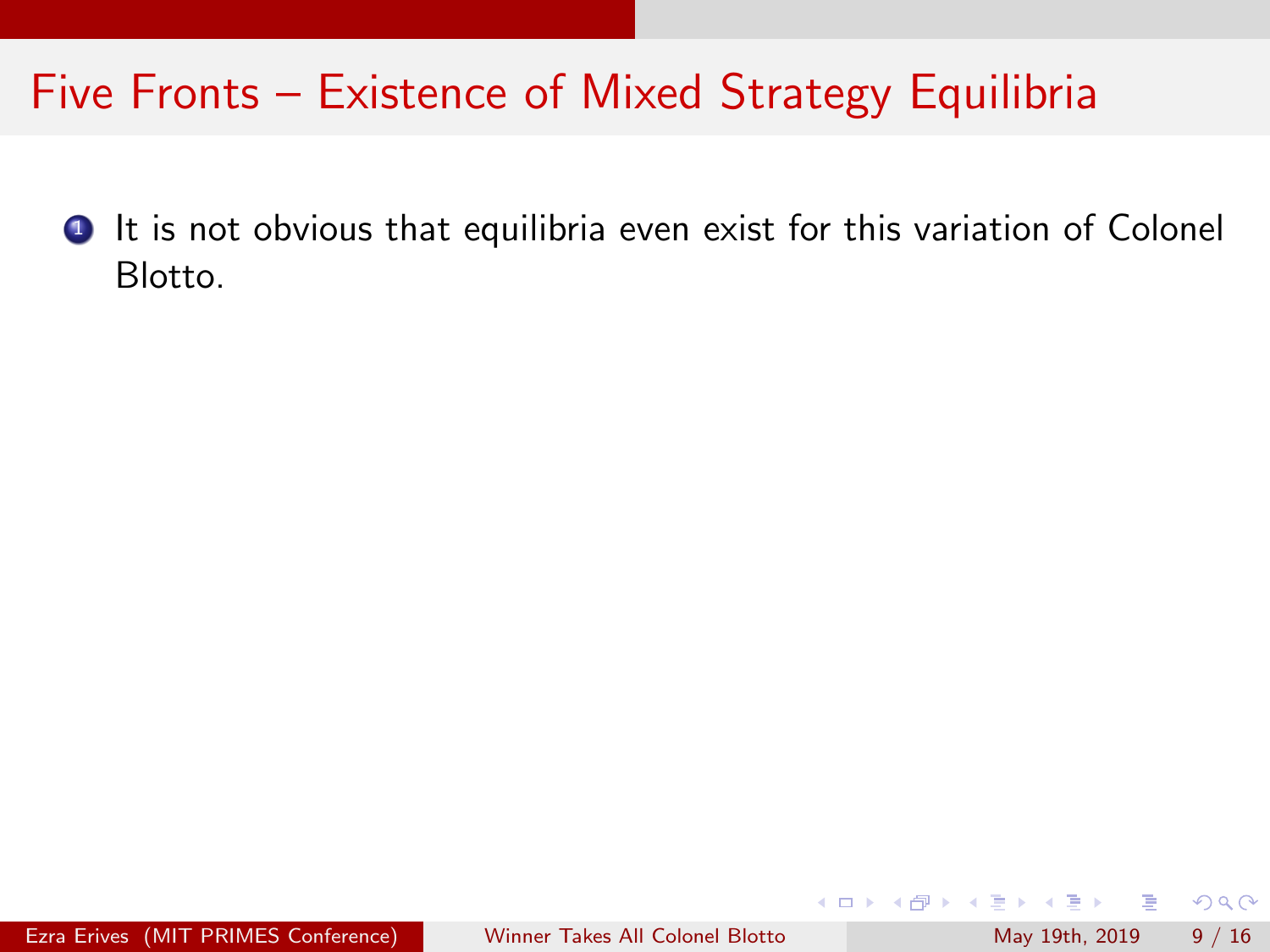- **1** It is not obvious that equilibria even exist for this variation of Colonel Blotto.
- **2** There exist mixed strategy equilibria existence criteria for games with discontinuous payoff functions [Dasgupta, Maskin 1986]

 $\Omega$ 

**The South Book**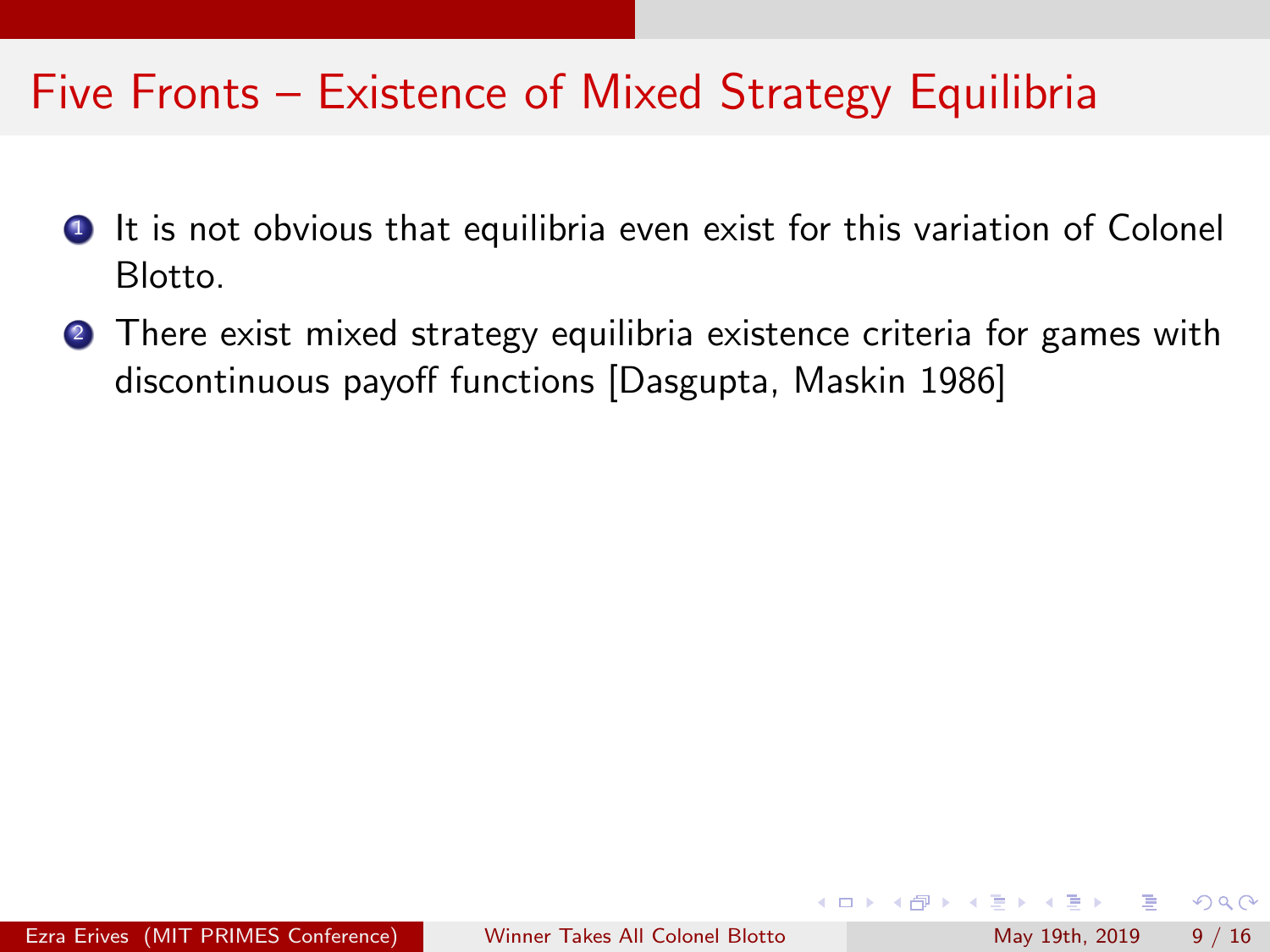- **1** It is not obvious that equilibria even exist for this variation of Colonel Blotto.
- **2** There exist mixed strategy equilibria existence criteria for games with discontinuous payoff functions [Dasgupta, Maskin 1986]
- **3** Discontinuities in the payoff function can be thought of as ties in the discretization of Five Front Colonel Blotto
- <sup>4</sup> By constructing an appropriate measure on tie-breaking "fuzzing" procedures, we can demonstrate that Five Front Colonel Blotto satisfies the existence criteria.

 $\Omega$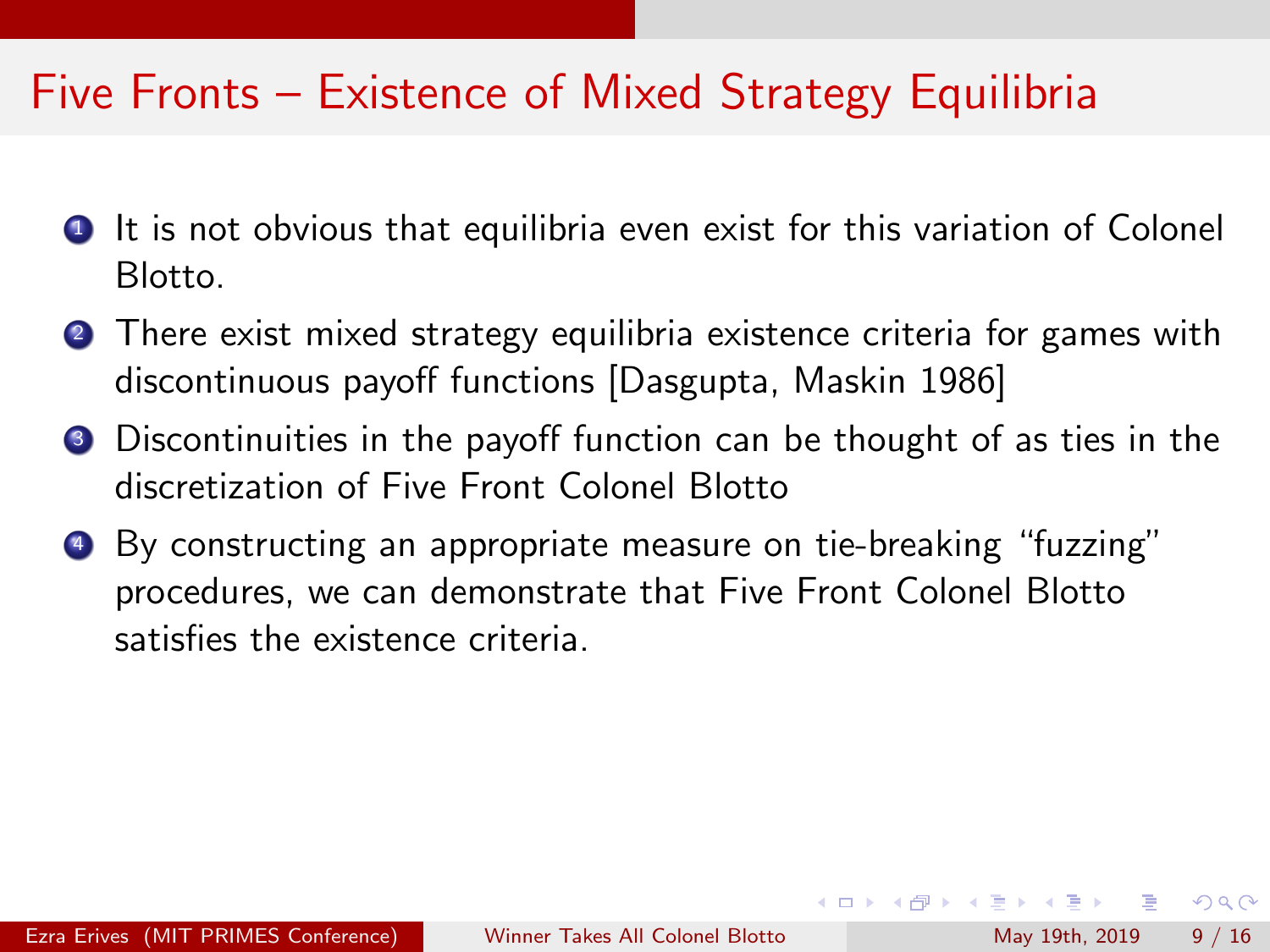- **1** It is not obvious that equilibria even exist for this variation of Colonel Blotto.
- **2** There exist mixed strategy equilibria existence criteria for games with discontinuous payoff functions [Dasgupta, Maskin 1986]
- **3** Discontinuities in the payoff function can be thought of as ties in the discretization of Five Front Colonel Blotto
- <sup>4</sup> By constructing an appropriate measure on tie-breaking "fuzzing" procedures, we can demonstrate that Five Front Colonel Blotto satisfies the existence criteria.

### Theorem (Brady, Erives)

There exists a mixed strategy equilibrium for  $2K + 1$  Front Winner Takes All Colonel Blotto, for all  $K > 1$ .

 $\Omega$ 

イロト イ押ト イヨト イヨト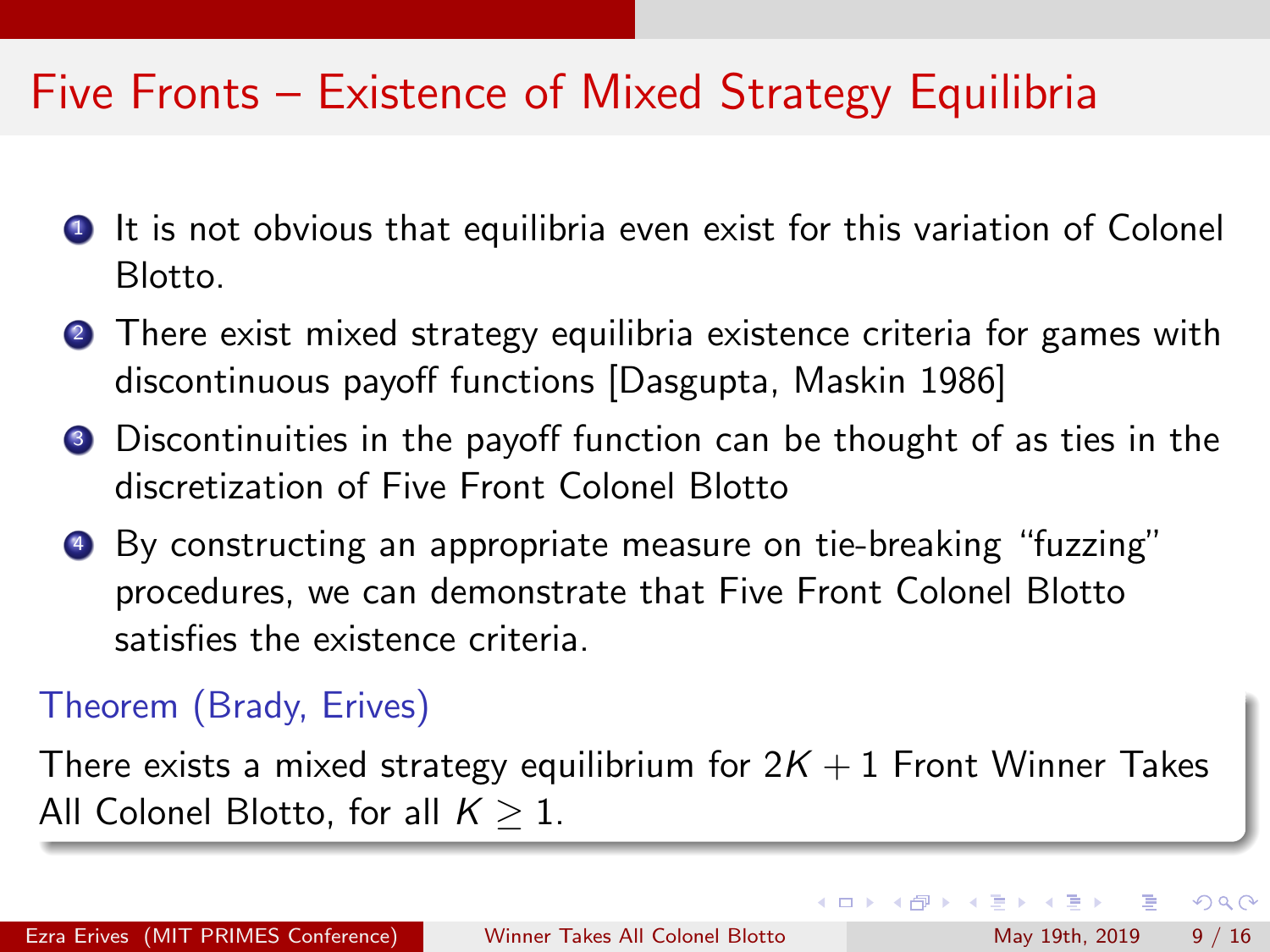## Formulation of Discretization as a LP

#### **Discretization**

- **1** Each general now has some positive integer N number of troops.
- 2 Pure strategies are integer valued partitions of N.

 $QQ$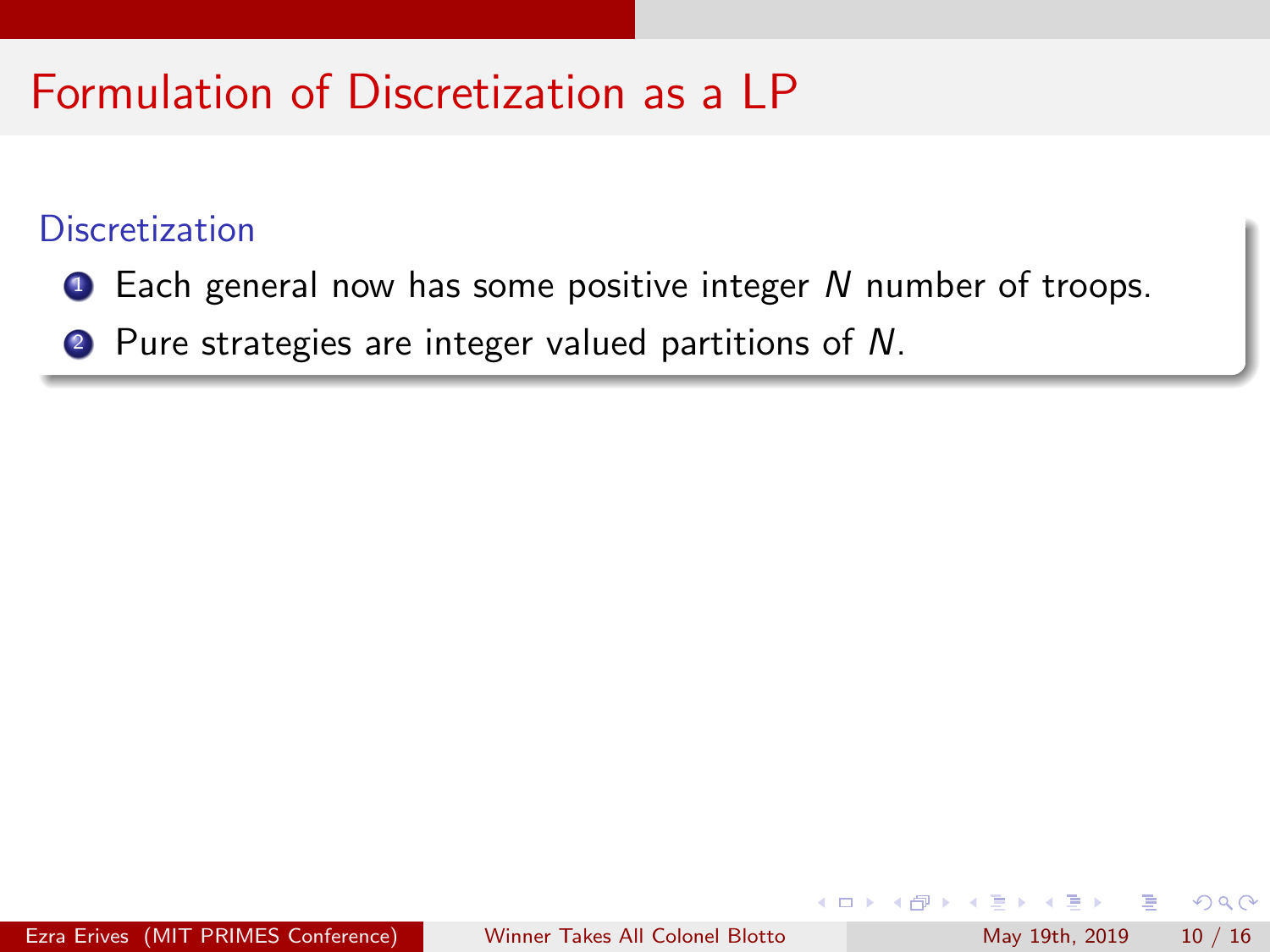## Formulation of Discretization as a LP

#### **Discretization**

- **1** Each general now has some positive integer N number of troops.
- <sup>2</sup> Pure strategies are integer valued partitions of N.

#### Defining property of discrete equilibrium mixed strategy

Let  $S$  be the (finite) set of pure strategies. An equilibrium mixed strategy is a probability distribution  $\mu$  over  $S$  such that for all  $s' \in S,$ 

$$
\sum_{s\in S}p(s,s')\mu(s)\geq 0.5.
$$

 $\Omega$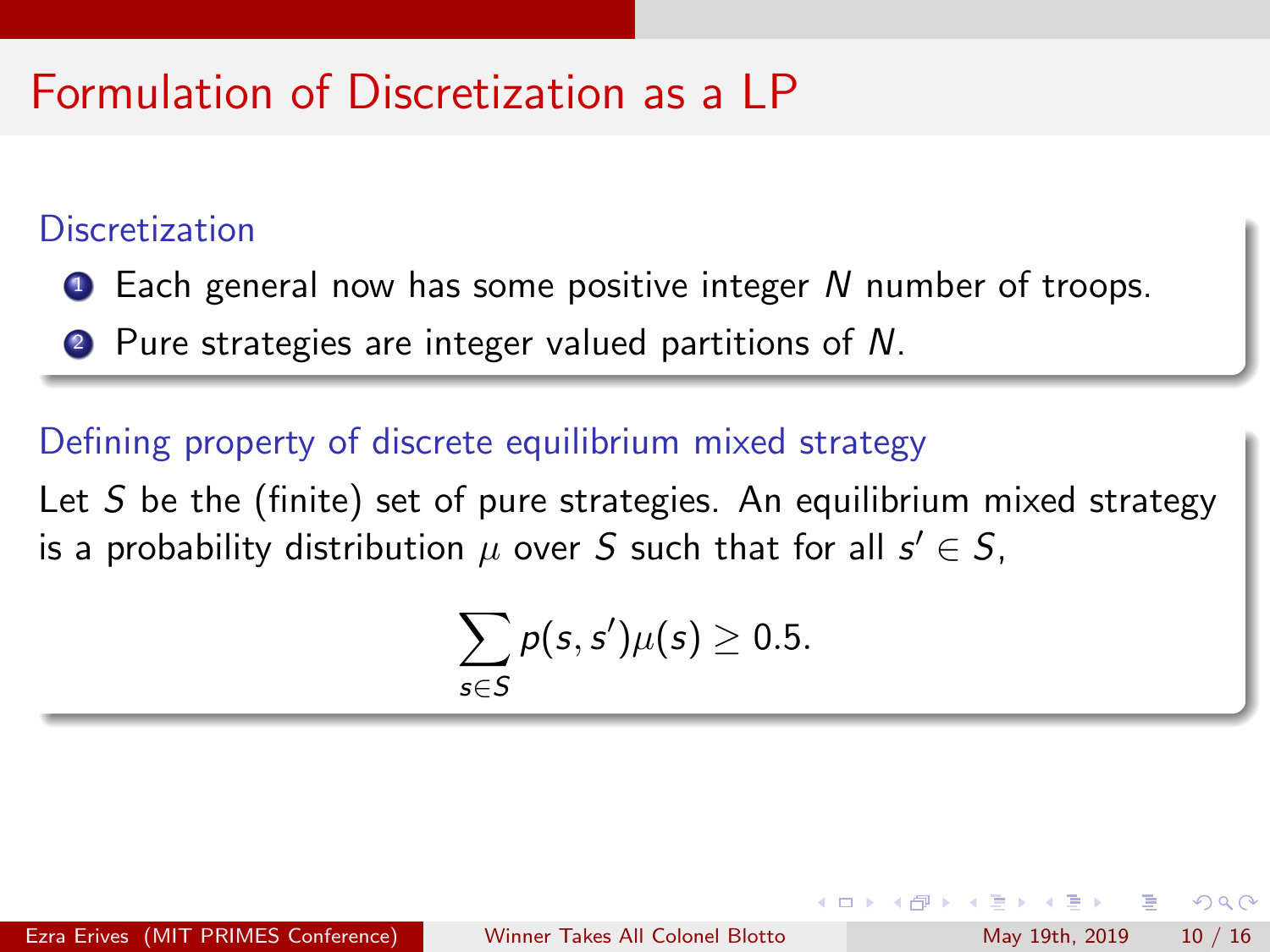## Formulation of Discretization as a LP

#### **Discretization**

- **1** Each general now has some positive integer N number of troops.
- 2 Pure strategies are integer valued partitions of N.

#### Defining property of discrete equilibrium mixed strategy

Let  $S$  be the (finite) set of pure strategies. An equilibrium mixed strategy is a probability distribution  $\mu$  over  $S$  such that for all  $s' \in S,$ 

$$
\sum_{s\in S}p(s,s')\mu(s)\geq 0.5.
$$

This is a set of  $|S|$  inequalities in  $|S|$  variables and can be viewed as a linear program, and solved as such by a computer.

 $QQ$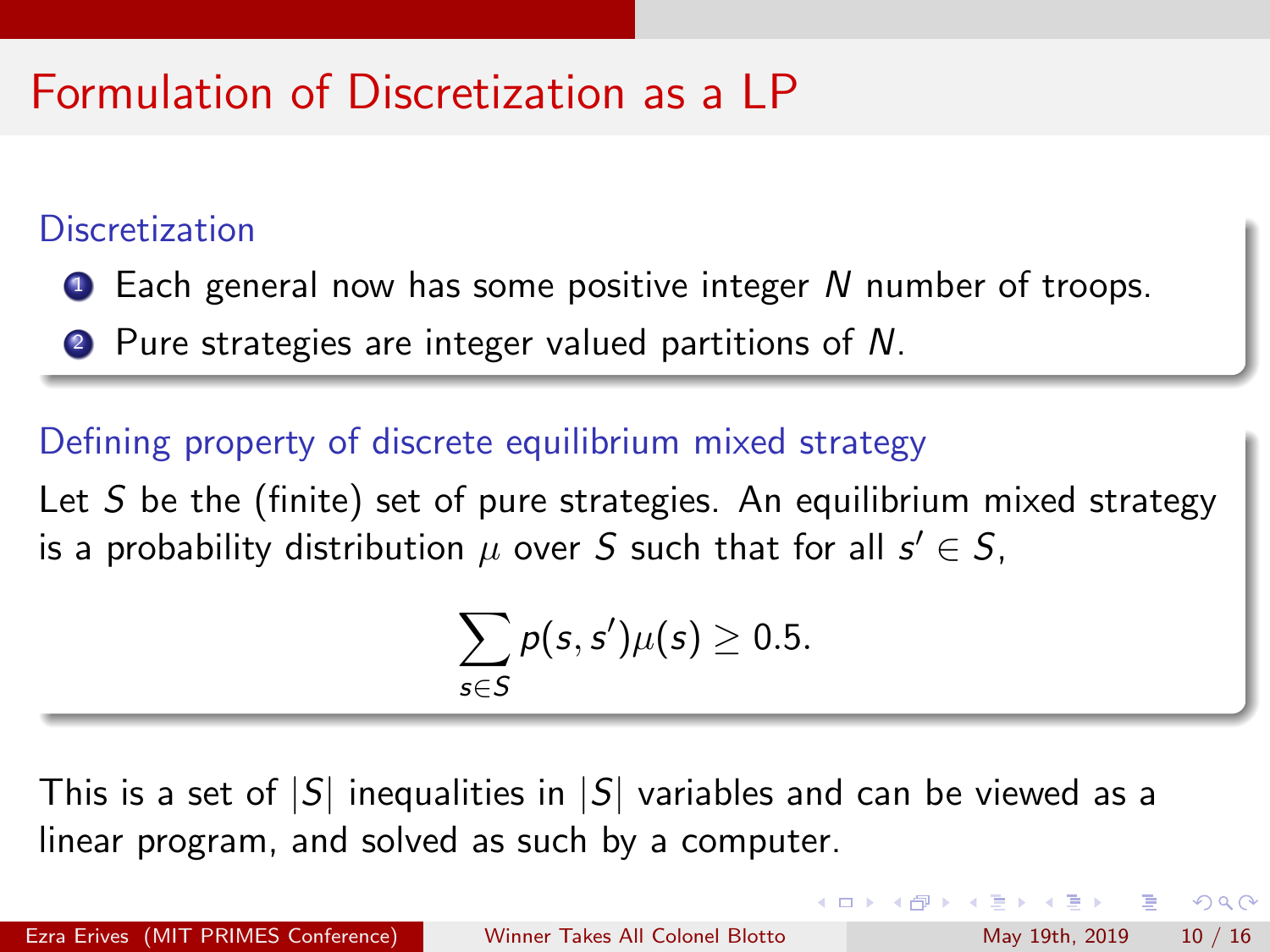## Discretization Small Example –  $N = 5$

A equilibrium mixed strategy for  $N = 5$ :

- $\bigcirc$   $[1, 1, 1, 1, 1]$  with probability 0.3333
- $[0, 1, 1, 1, 2]$  with probability 0.3333
- $\bullet$  [0, 0, 1, 2, 2] with probability 0.3333
- $\bullet$  [0, 0, 1, 1, 3] with probability 0.0
- $\bullet$  [0, 0, 0, 2, 3] with probability 0.0
- $\bigcirc$   $[0, 0, 0, 1, 4]$  with probability 0.0
- $\bigcirc$   $[0, 0, 0, 0, 5]$  with probability 0.0

- 30

 $\Omega$ 

∢何 ▶ ∢ ヨ ▶ ∢ ヨ ▶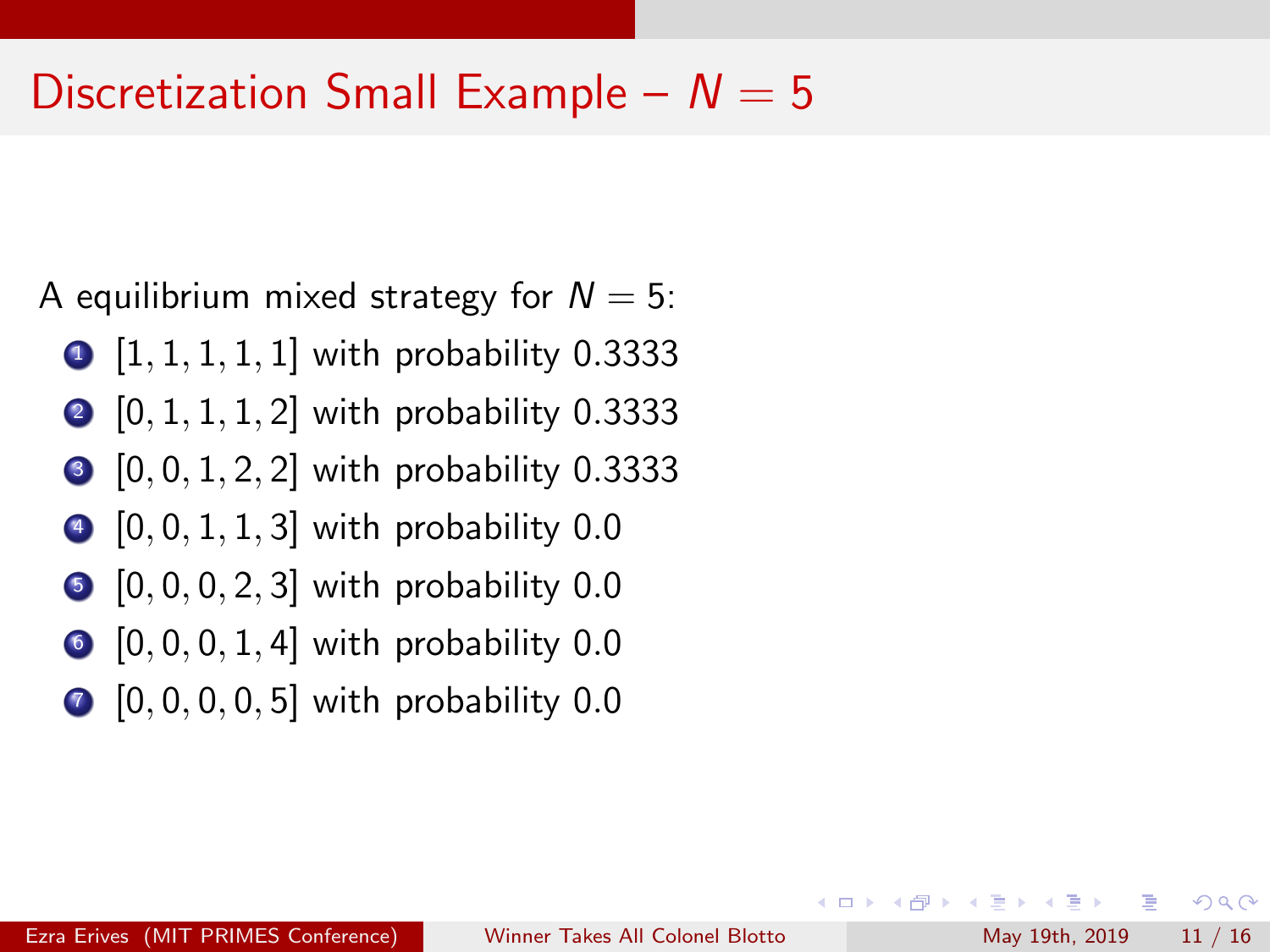## Discretization Larger Example –  $N = 45$

Seven most played pure strategies in a mixed equilibrium strategy for  $N = 45$ :

- $\bigcirc$  [2, 3, 10, 14, 16] with probability 0.0433
- $\bigcirc$  [0, 0, 13, 14, 18] with probability 0.0415
- $\bigcirc$   $[1, 6, 8, 14, 16]$  with probability 0.0381
- $\bigcirc$   $[0, 0, 11, 16, 18]$  with probability 0.0359
- **5** [0, 8, 10, 10, 17] with probability 0.0333
- $\bigcirc$  [1, 6, 10, 10, 18] with probability 0.0327
- $\bigcirc$  [2, 4, 9, 12, 18] with probability 0.0324

8 · · ·

**KOD KARD KED KED B YOUR**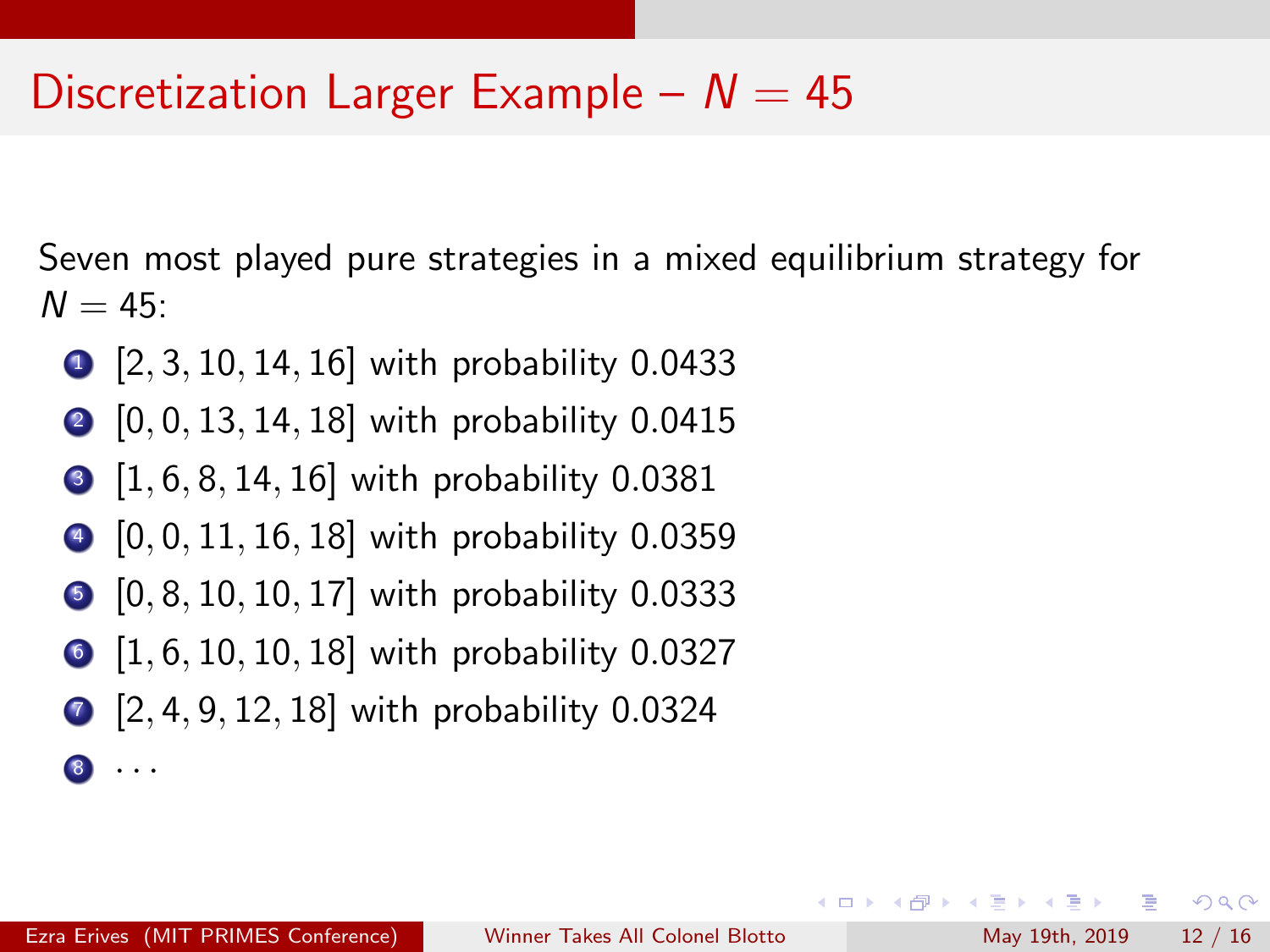Ezra Erives (MIT PRIMES Conference) [Winner Takes All Colonel Blotto](#page-0-0) May 19th, 2019 13 / 16

 $E = \Omega Q$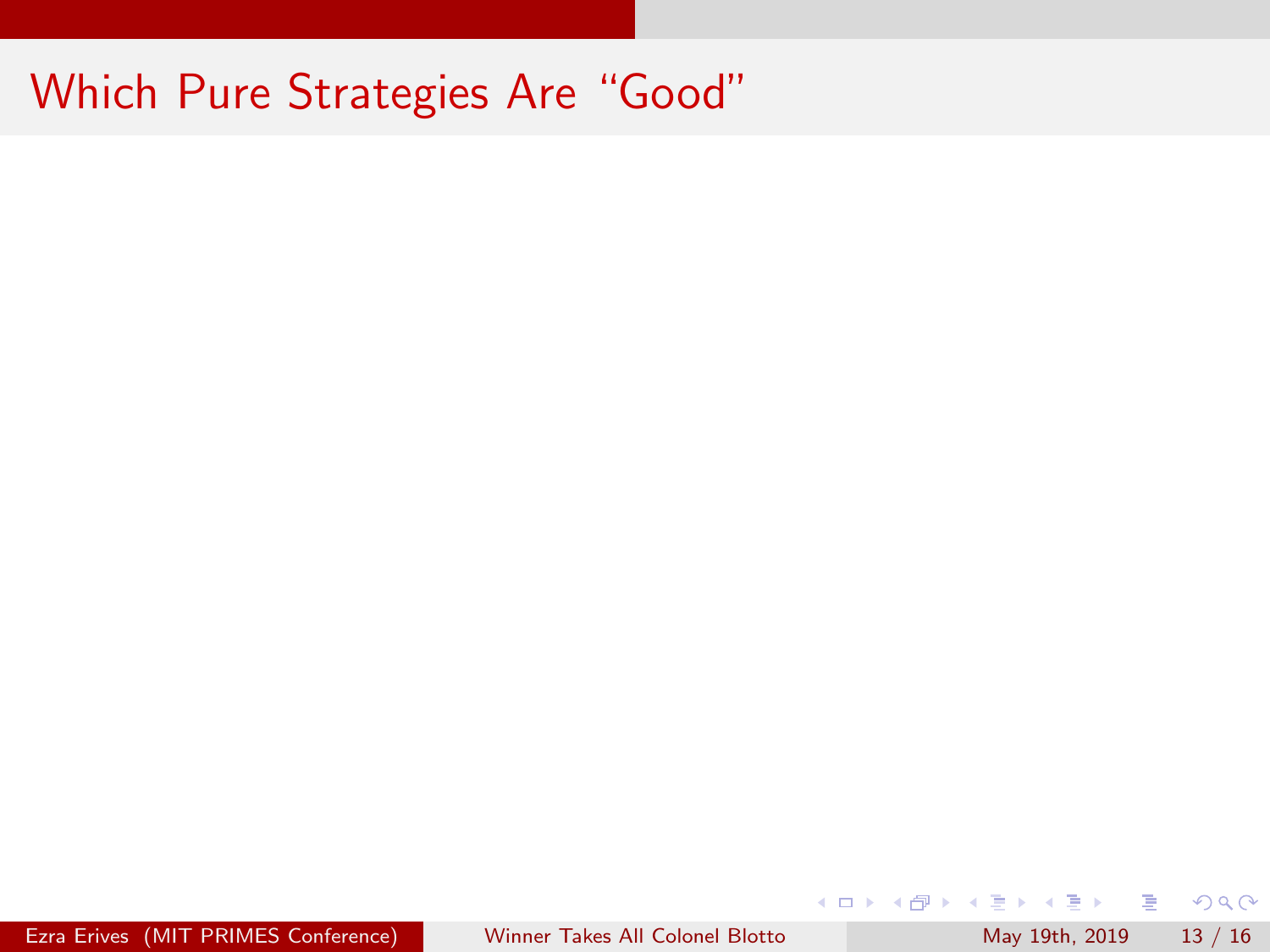#### Definition

For a pure strategy s, let  $T(s)$  denote the maximum p for which there exists an equilibrium mixed strategy  $\mu$  such that  $\mu(s) = p$ .

 $\Omega$ э.

正々 メラメ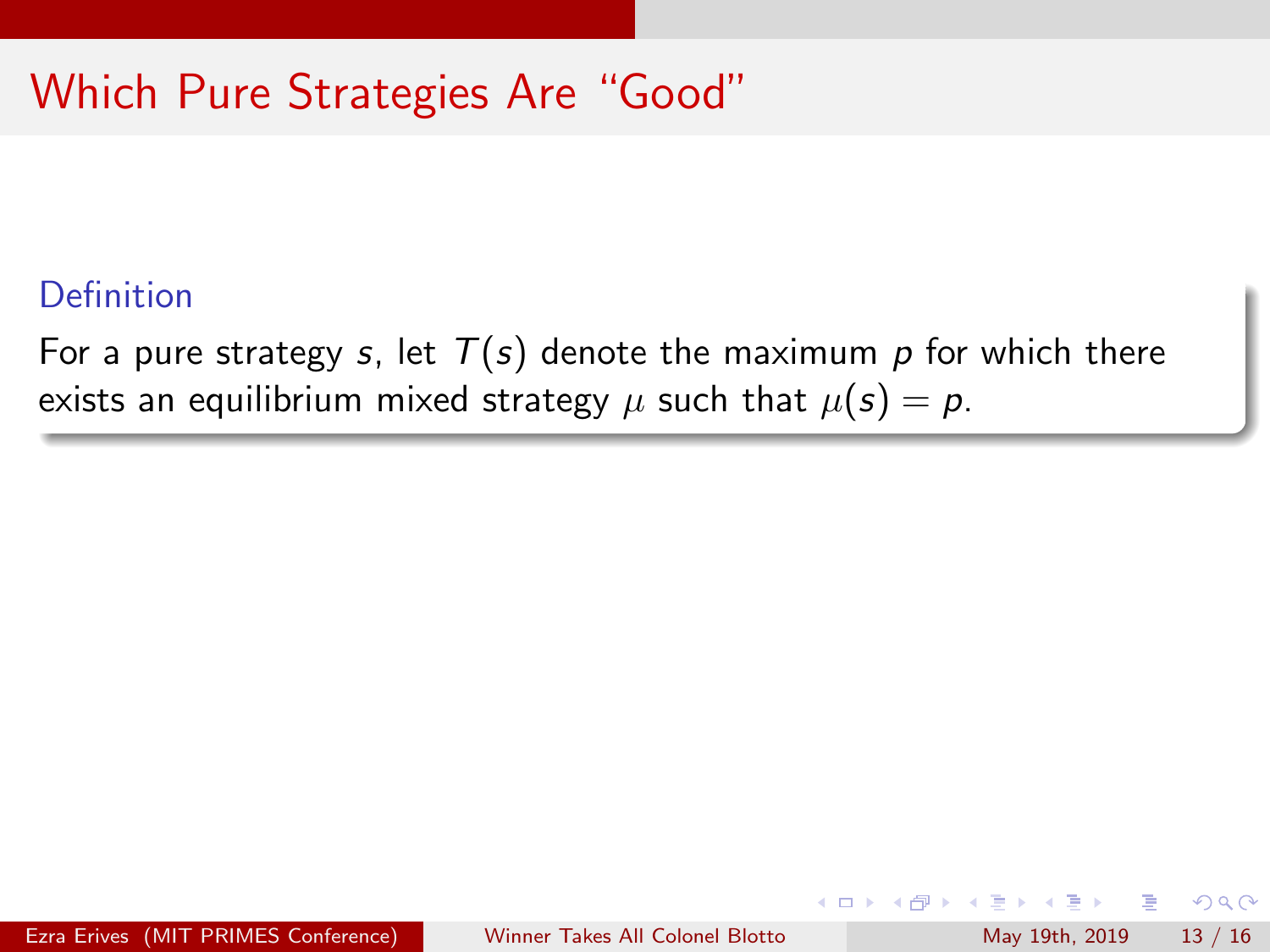#### Definition

For a pure strategy s, let  $T(s)$  denote the maximum p for which there exists an equilibrium mixed strategy  $\mu$  such that  $\mu(s) = p$ .

The set of "good" pure strategies can reasonably be thought of as the support of  $T$ .

 $\Omega$ 

A + + = + + = +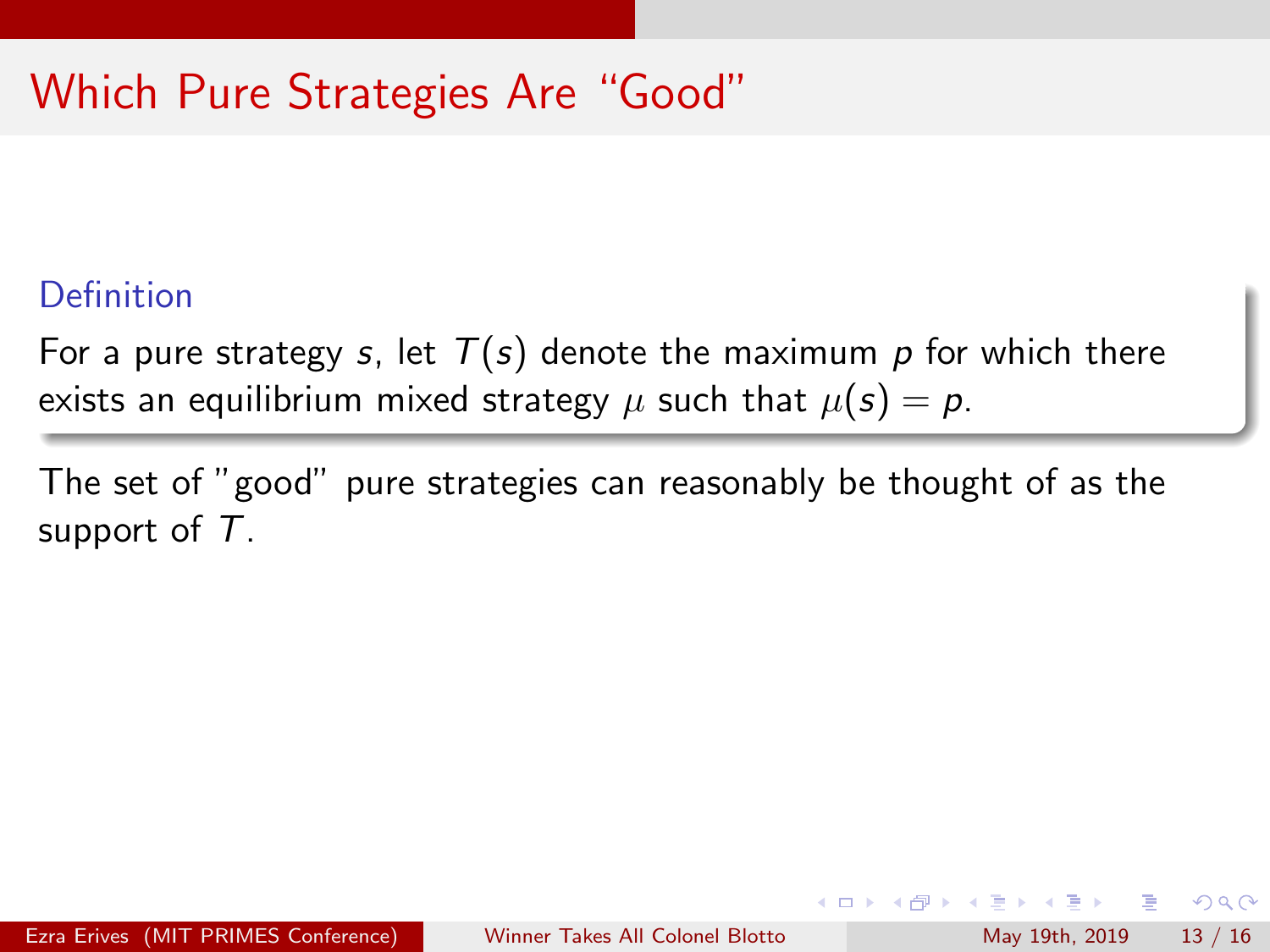#### Definition

For a pure strategy s, let  $T(s)$  denote the maximum p for which there exists an equilibrium mixed strategy  $\mu$  such that  $\mu(s) = p$ .

The set of "good" pure strategies can reasonably be thought of as the support of  $T$ .

#### **Conjecture**

For all pure strategies  $s$ , if  $\mathcal{T}(s)>0$ , then  $s$  sends at most  $\frac{2N}{5}+1$  troops to a single front, where  $N$  is the discretization parameter.

 $=$   $\Omega$ 

 $\mathbf{A} \oplus \mathbf{B}$   $\mathbf{A} \oplus \mathbf{B}$   $\mathbf{A} \oplus \mathbf{B}$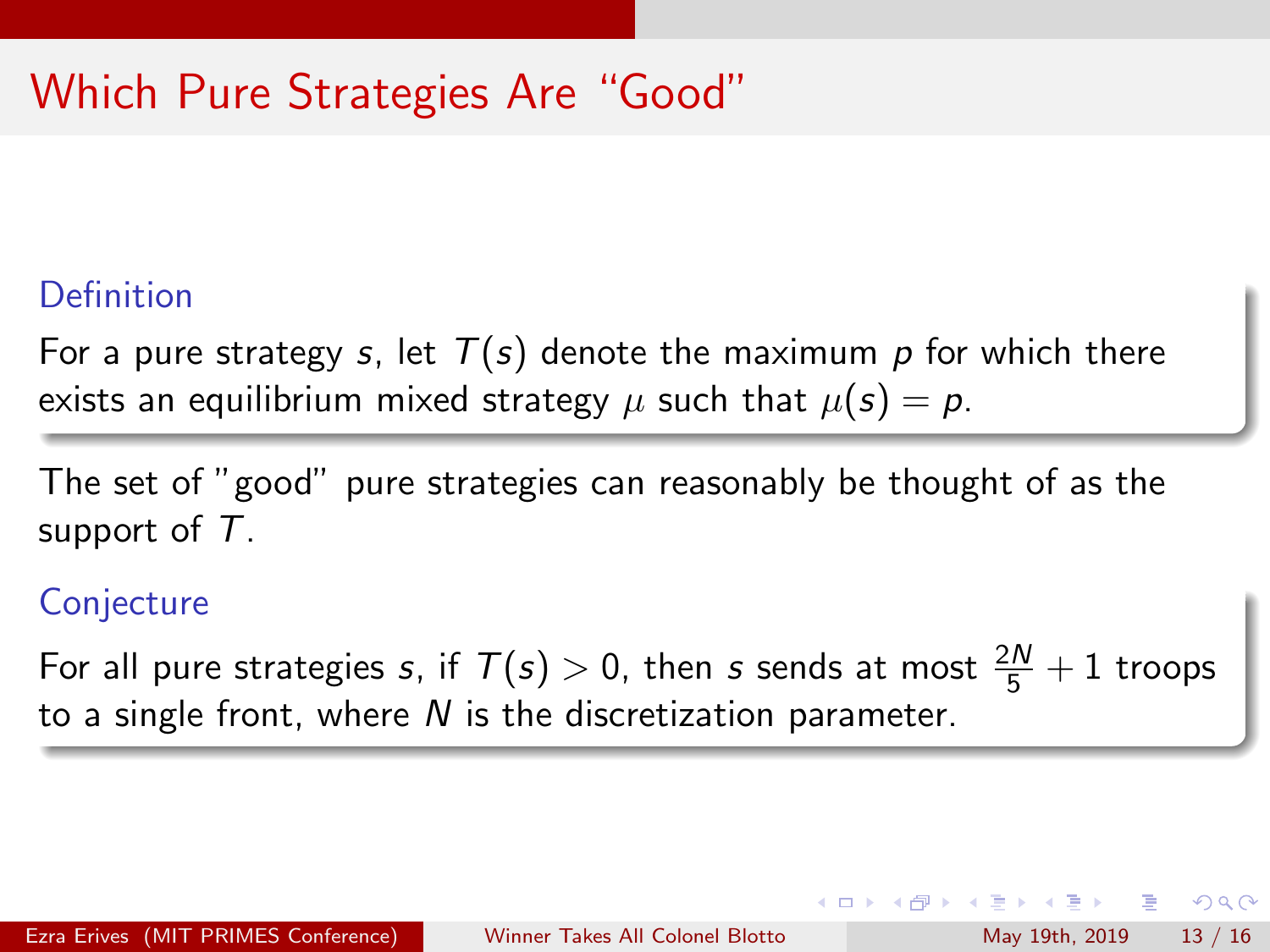## Visualizations for the  $N = 45$  discretization



to a pair of fronts.

of army sent to two fronts.

Ezra Erives (MIT PRIMES Conference) [Winner Takes All Colonel Blotto](#page-0-0) May 19th, 2019 14 / 16

 $\sim$ 

 $200$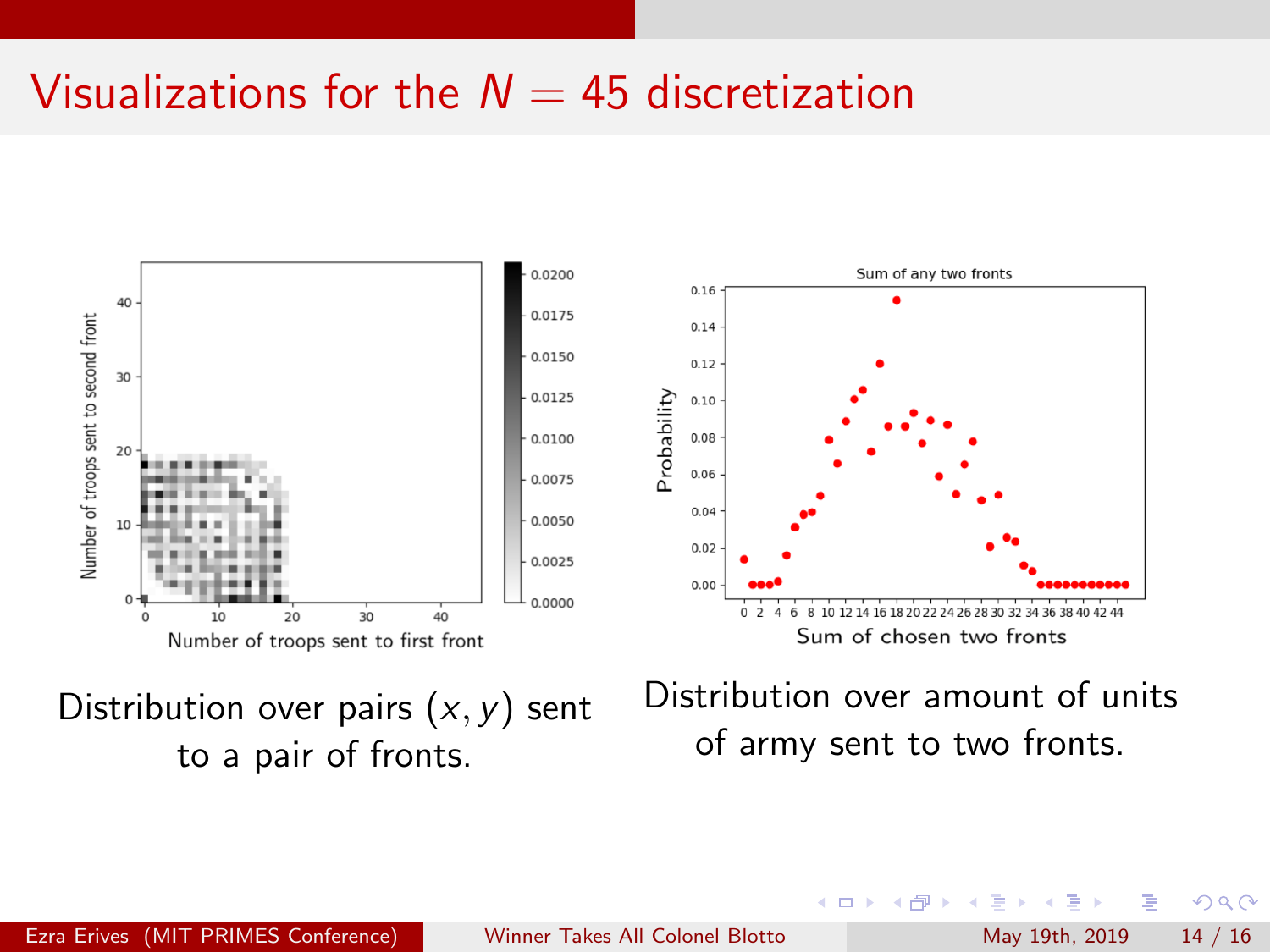## Future work

- **4** Characterize equilibrium strategies for Five-Front Winner Takes All Colonel Blotto
- **2** Extend these results to  $K > 5$  fronts.

 $\equiv$   $\Omega$ 

 $\left\{ \begin{array}{ccc} 1 & 0 & 0 \\ 0 & 1 & 0 \end{array} \right.$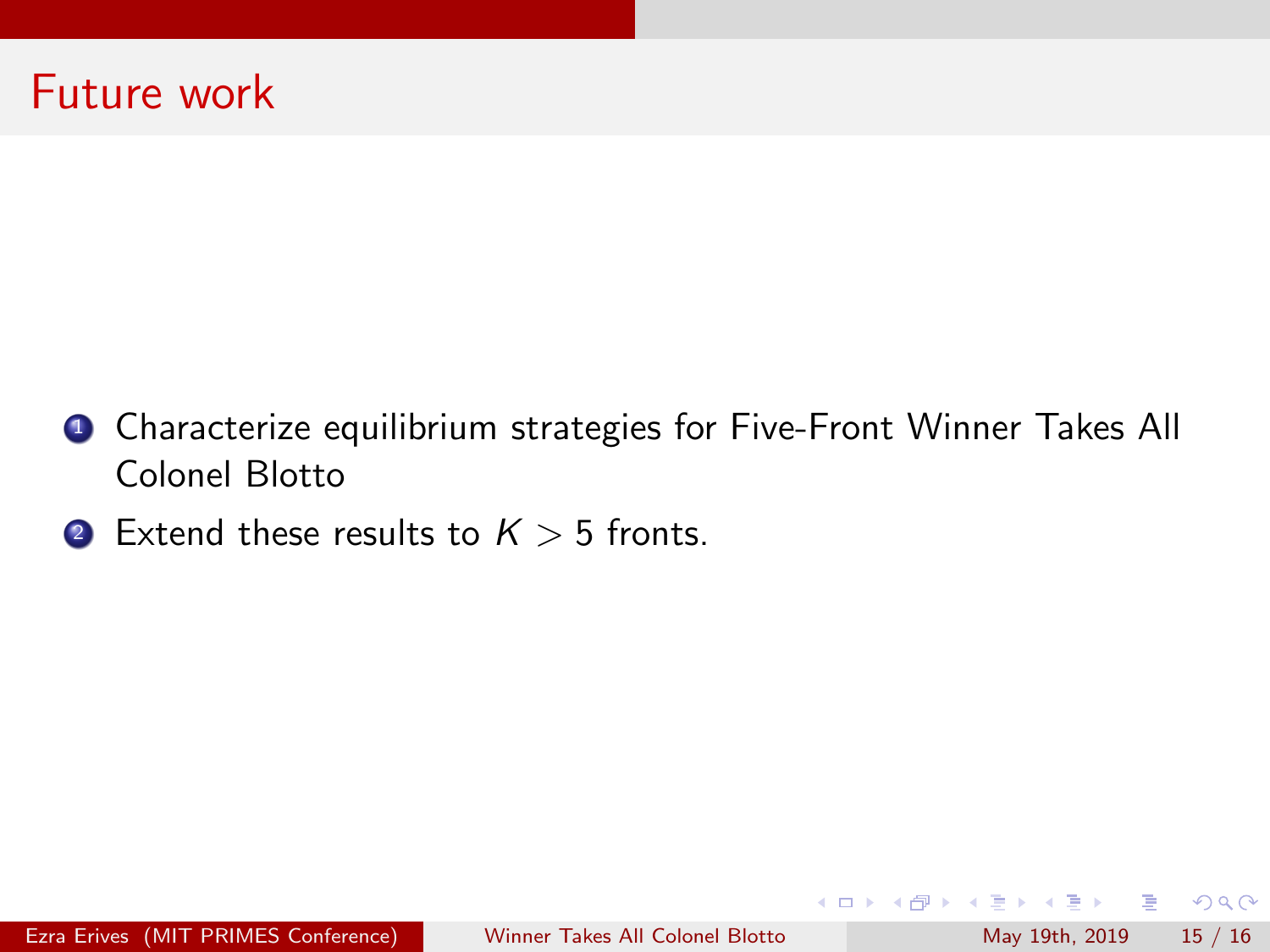## Acknowledgements

I would like to thank the following people:

Ezra Erives (MIT PRIMES Conference) [Winner Takes All Colonel Blotto](#page-0-0) May 19th, 2019 16 / 16

造

 $2990$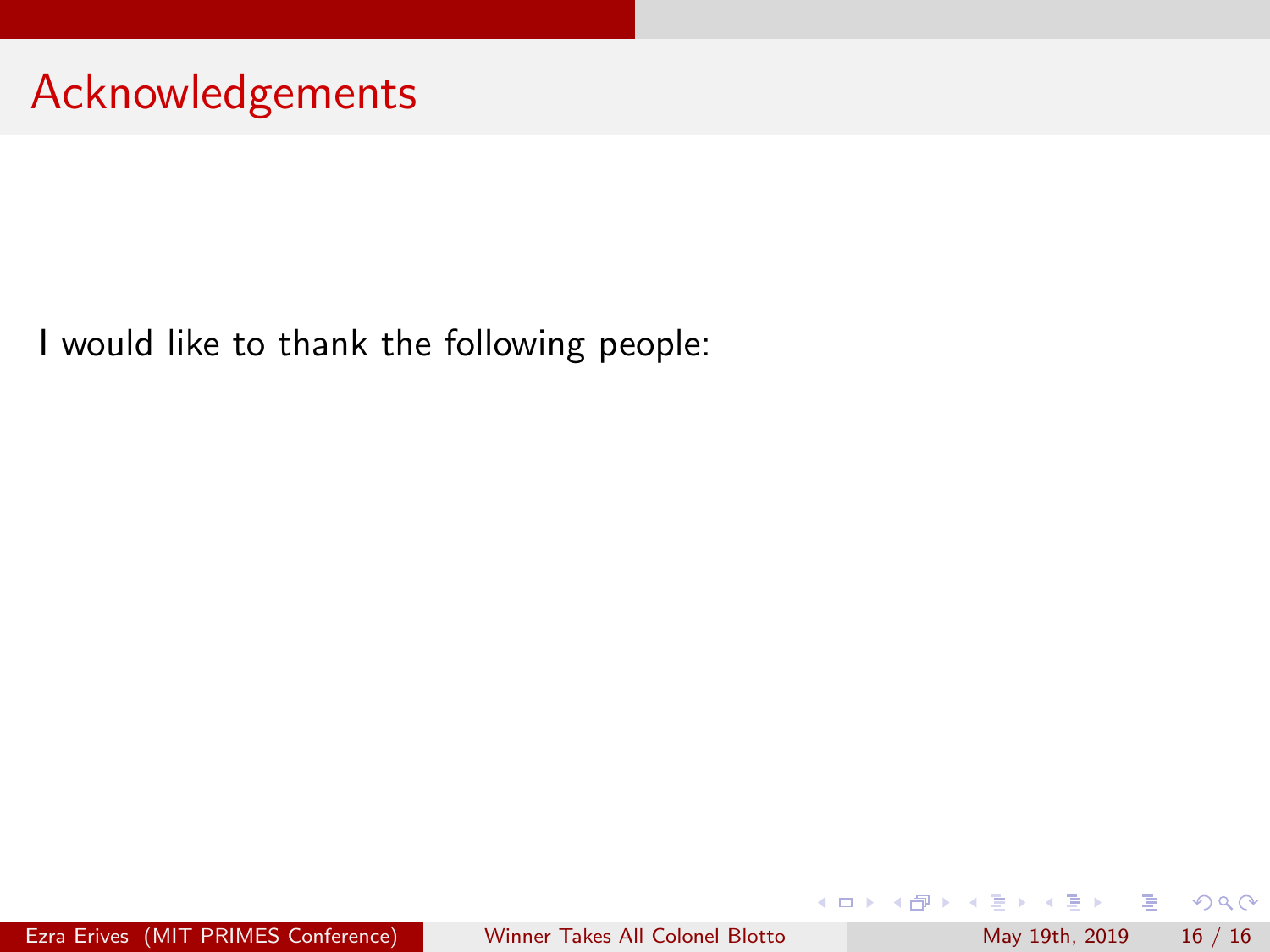**1 Dr.** Zarathustra Brady

4 日下

4 母 8 4

 $\equiv$ 

正々 メラメ

 $2990$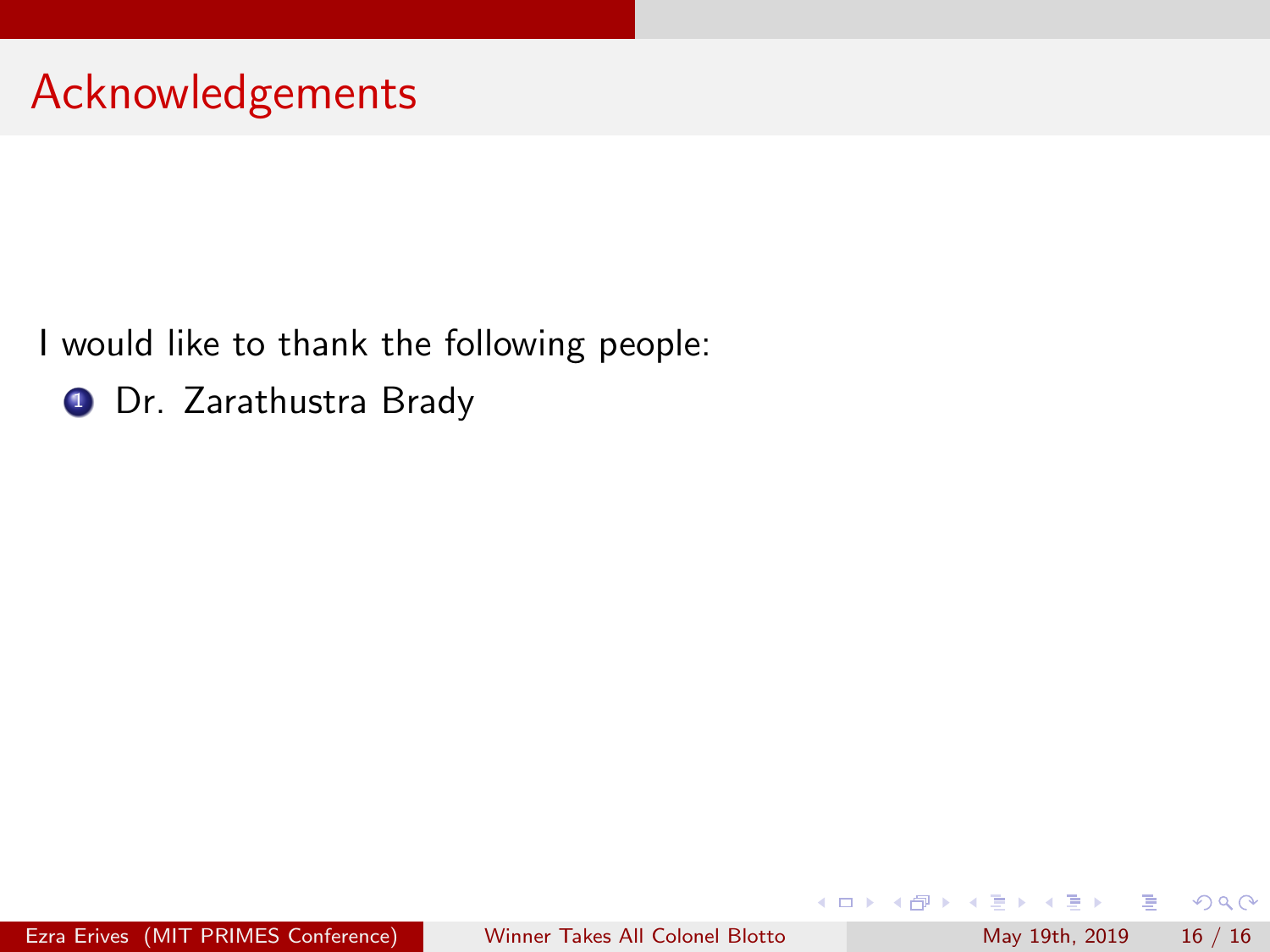- **1** Dr. Zarathustra Brady
- **2** Dr. Tanya Khovanova

4 日下

∢ n →

目

 $QQ$ 

ヨメ メヨメ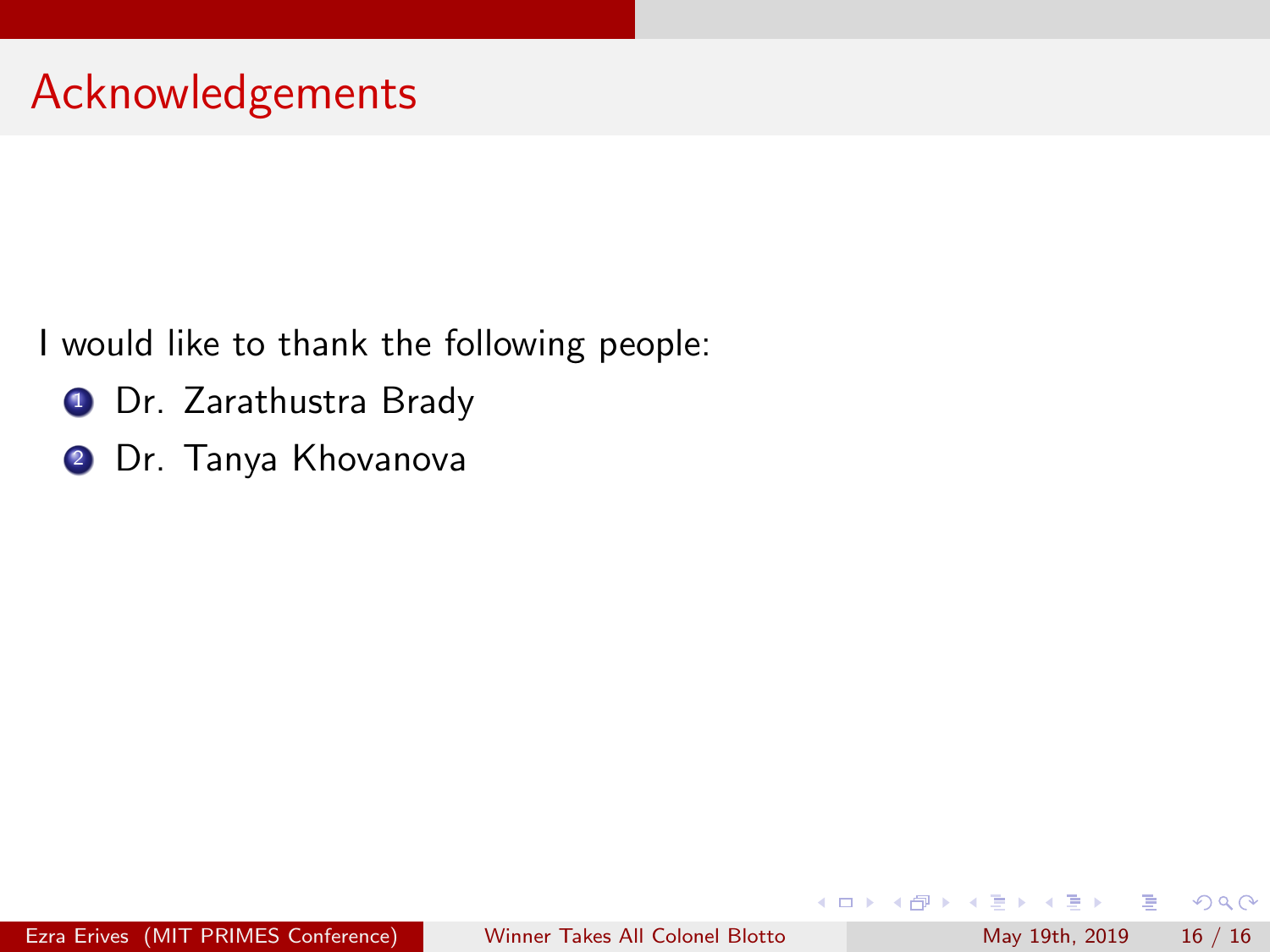- **1** Dr. Zarathustra Brady
- <sup>2</sup> Dr. Tanya Khovanova
- **3** Dr. Slava Gerovitch and Prof. Pavel Etingof

目

 $QQ$ 

ヨメ メヨメ

4 D F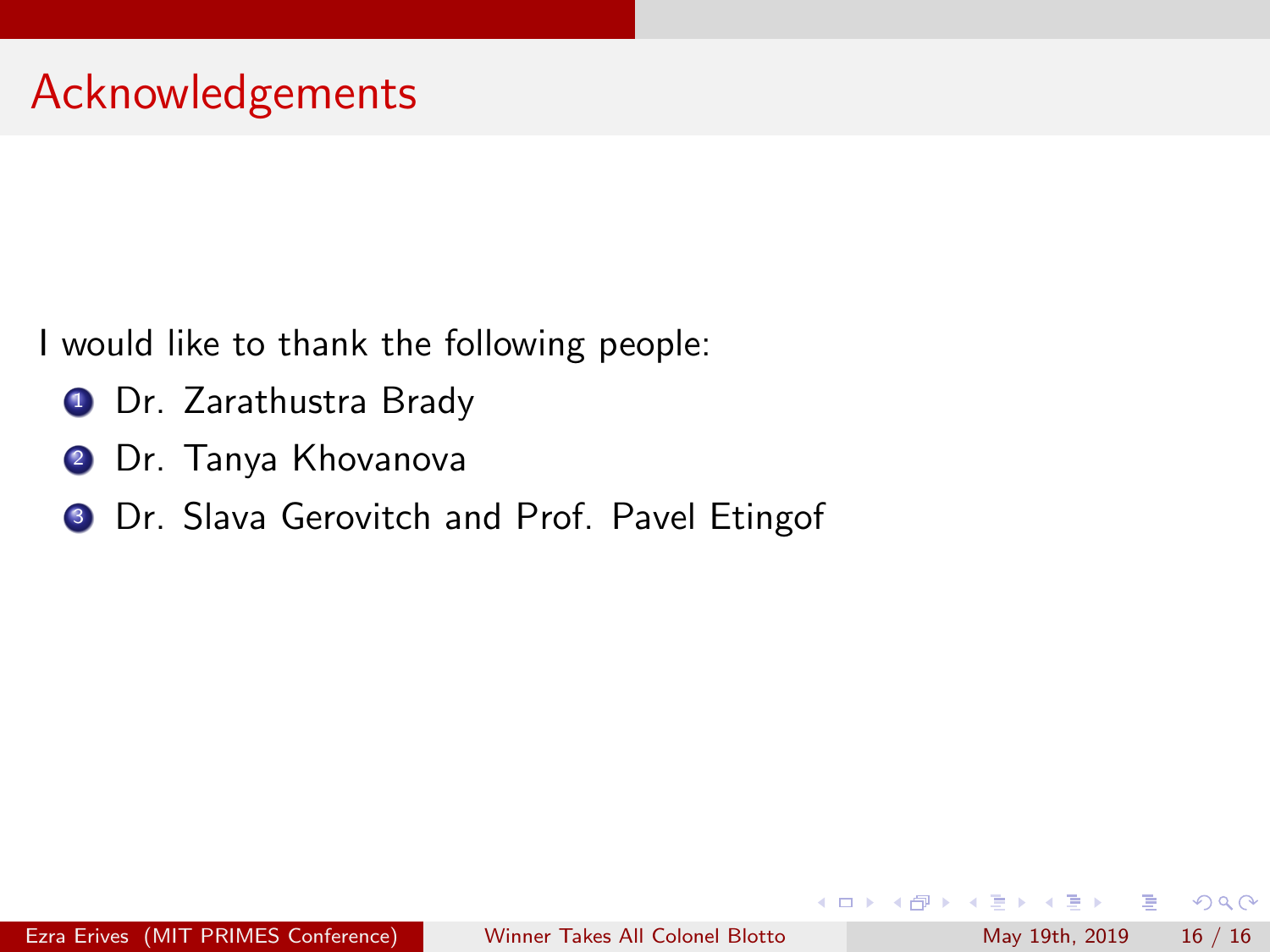- **1** Dr. Zarathustra Brady
- <sup>2</sup> Dr. Tanya Khovanova
- **3** Dr. Slava Gerovitch and Prof. Pavel Etingof
- **4 MIT PRIMES**

目

 $QQ$ 

ヨメ メヨメ

**∢ ⊡**